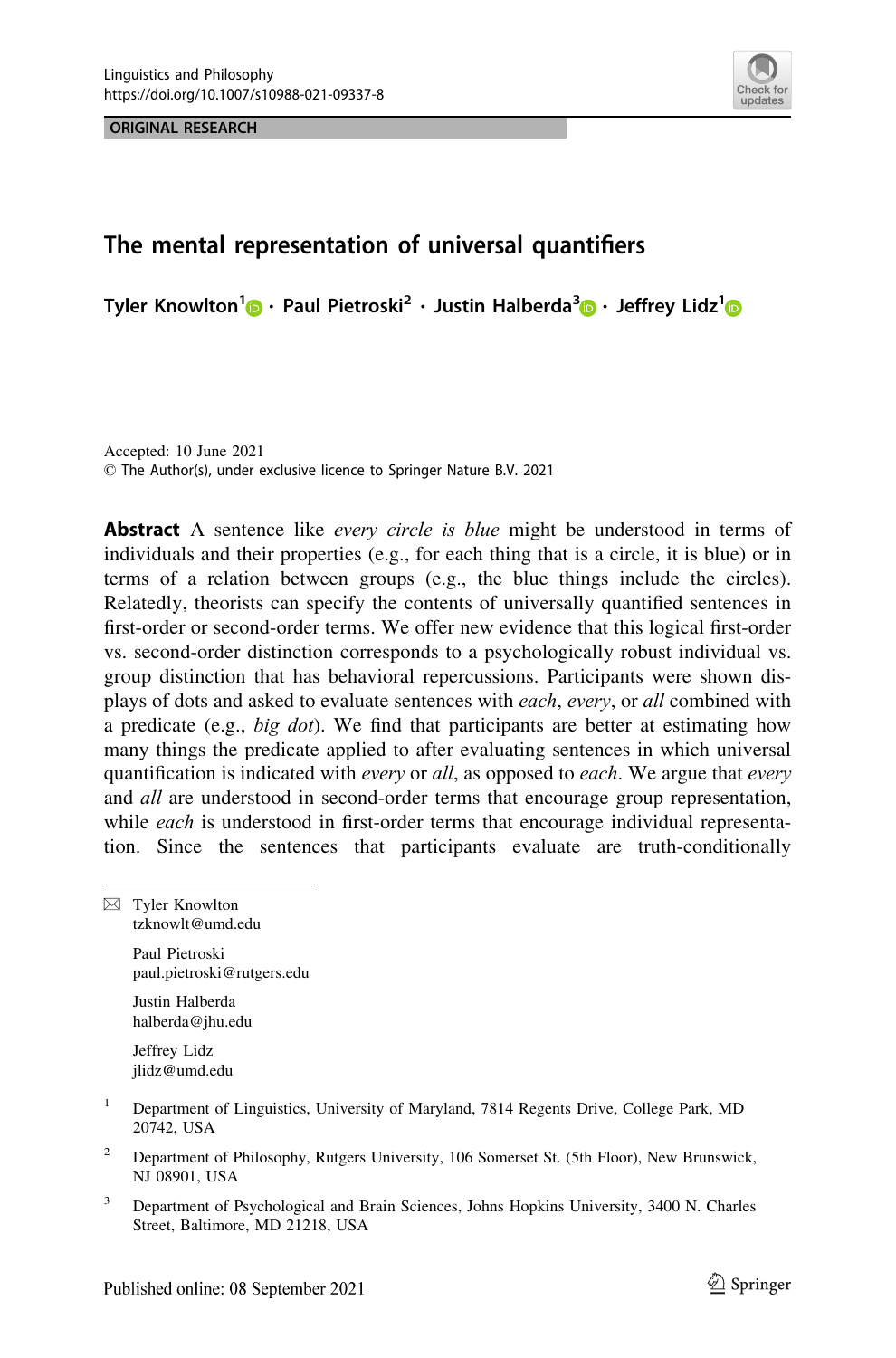equivalent, our results also bear on questions concerning how meanings are related to truth-conditions.

Keywords Psychosemantics · Quantification · Semantics-cognition interface · Universal quantifiers

## 1 Introduction

Lexical items are often said to have meanings that determine extensions, at least relative to contexts.<sup>1</sup> In particular, it's often useful to assume that quantificational expressions like every have extensional "semantic values," and that various words for universal quantification—including *every, each*, and *all*—have a shared semantic value that can be specified equally well in many ways, including (1–4).

- (1)  $\lambda \Psi \cdot \lambda \Phi \cdot \forall x \colon \Psi(x) [\Phi(x)]$
- (2)  $\lambda \Psi \cdot \lambda \Phi \cdot \sim \exists x \colon \Psi(x) [\sim \Phi(x)]$
- (3)  $\lambda \Psi \cdot \lambda \Phi \cdot \{x: \Psi(x)\} \subseteq \{x: \Phi(x)\}\$
- (4)  $\lambda \Psi \cdot \lambda \Phi \cdot \{x: \Psi(x)\} = \{x: \Psi(x) \& \Phi(x)\}\$

In  $(1-4)$ , ' $\Psi$ ' and ' $\Phi$ ' range over functions that map entities to truth values, with metalanguage sentences like ' $\forall x$ :  $\Psi(x)[\Phi(x)]$ ' denoting truth values relative to assignments of values to variables. For example, if the semantic value of groundhog is  $\lambda x$ ·Groundhog(x)—a function of type  $\lt e$ , t $\gt$ —then the semantic value of *every* groundhog is  $\lambda \Phi \forall x$ :Groundhog(x)[ $\Phi(x)$ ]; though this function of type  $\langle \langle e, t \rangle, t \rangle$ can also be specified in ways corresponding to (2–4). These familiar assumptions highlight a familiar question: can expressions with the same semantic value have different meanings? In this paper, we argue that they can.

To be sure, meaning is a vexed term that may not have an extension. But the question is whether theories of natural languages (i.e., the spoken or signed languages that humans naturally acquire) should employ semantic vocabulary that lets theorists distinguish extensionally equivalent expressions. As a case study, we consider a relation exhibited by the semantic values of predicates: the relation corresponding to universal quantifiers. Specifically, we focus on the distinction between specifying this relation in terms of individuals and a first-order quantifier as in (1) or (2), and specifying the relation in terms of sets or other devices for grouping the satisfiers of a predicate together as in  $(3)$  or  $(4)$ . We argue that while *each* is first-order in the former sense, every and all are second-order in the latter sense.

If we think of meanings as mental representations that are encoded in particular formats, then it might seem obvious that two words for universal quantification can have distinct meanings, much like two names for the same planet (*Hesperus* and

 $1$  For these purposes, extensions include functions in extension from possible worlds to sets of entities, from variables to assignable values, from functions to functions, etc. Church (1941) contrasted these abstracta—identifiable, given sufficient ontology, with sets of ordered pairs—with what he called functions in intension, or procedures that have extensions, explicitly allowing that distinct procedures can have the same extension; cp. Frege's (1893) procedural notion of function, and Chomsky's (1986) notion of I-language.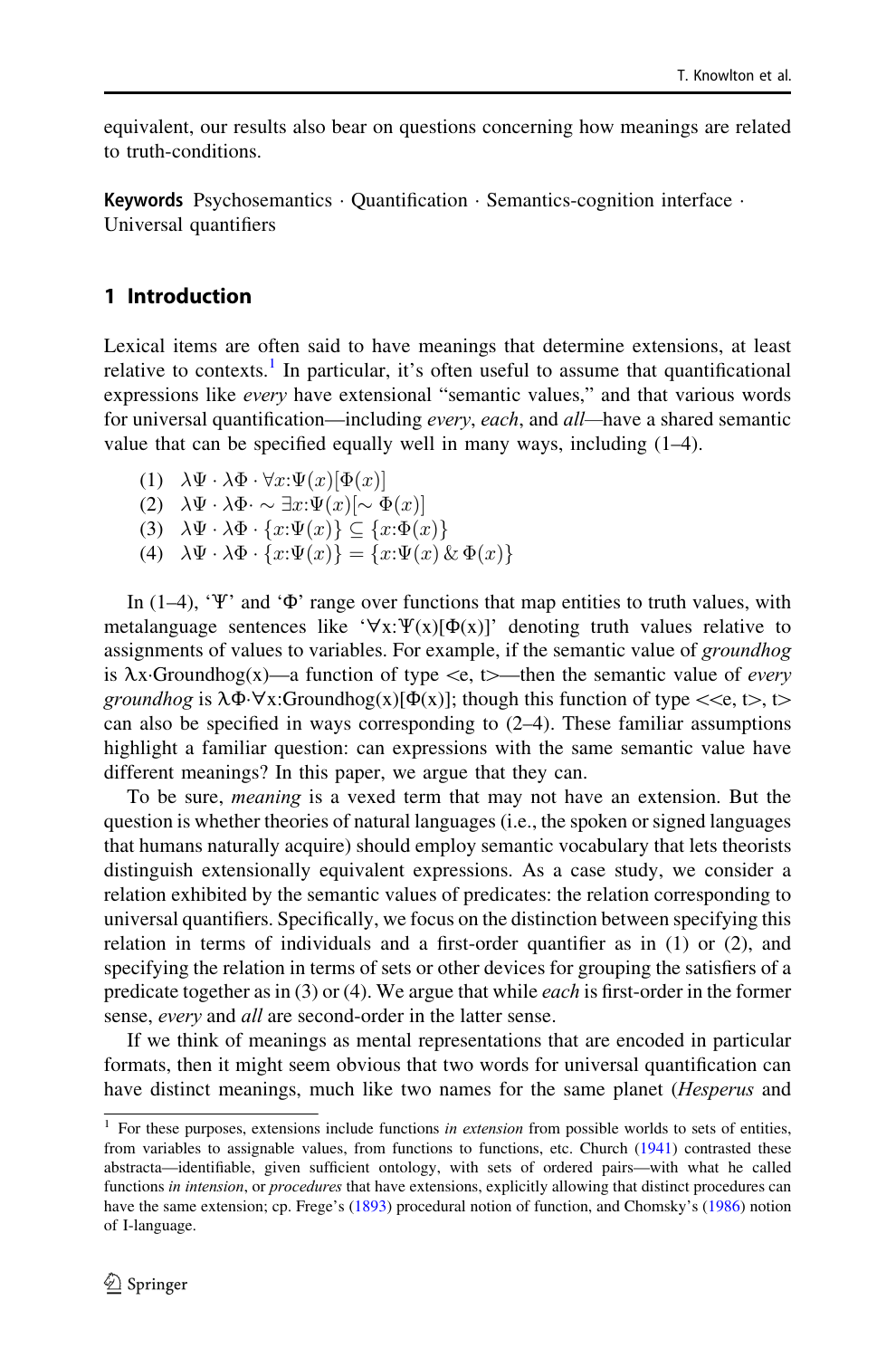Phosphorus) or two predicates used to talk about the members of a certain species (woodchuck and whistlepig). From this "internalist" perspective, each and every might have the same semantic value—the relevant function of type  $\langle\langle e, t\rangle, \langle\langle e, \rangle \rangle$  $t$ ,  $t$   $\gg$  -but nonetheless be nonsynonymous expressions.

But if we think of meanings as aspects of an environment (shared by speakers who mentally represent that environment idiosyncratically), then it might seem equally obvious that a word like *Venus* or groundhog has the same meaning for each competent speaker, regardless of how speakers represent the relevant extensions. From this "extensional/externalist" perspective, the fact that each and every share a semantic value implies that they have the same meaning, even if they differ in terms of their pronunciations and detailed syntactic features (cp. *likely* and *probable*).<sup>2</sup>

In this context, experimental investigation into how speakers understand logical and mathematical vocabulary can be especially useful. Unlike Venus or groundhog, it seems clear that a word like *every* or *four* corresponds to a family of concepts that are guaranteed to be extensionally equivalent across possible worlds. With this in mind, various authors have looked for symptoms of how speakers understand the quantificational determiner *most*, whose semantic value can be specified in many ways, including (5–8).

(5)  $\lambda \Psi \cdot \lambda \Phi \cdot |\{x: \Psi(x) \& \Phi(x)\}| > 1/2|\{x: \Psi(x)\}|$ 

(6) 
$$
\lambda \Psi \cdot \lambda \Phi \cdot \text{OneToOnePlus}(\{x: \Psi(x) \& \Phi(x)\}, \{x: \Psi(x) \& \sim \Phi(x)\})
$$
  
(7)  $\lambda \Psi \cdot \lambda \Phi \cdot (\{x: \Psi(x) \& \Phi(x)\}) > \{x: \Psi(x) \& \sim \Phi(x)\}\)$ 

(7)  $\lambda \Psi \cdot \lambda \Phi \cdot \{ \{x: \Psi(x) \& \Phi(x)\} \} > \{ \{x: \Psi(x) \& \sim \Phi(x)\} \}$ <br>(8)  $\lambda \Psi \cdot \lambda \Phi \cdot \{ \{x: \Psi(x) \& \Phi(x)\} \} > \{ \{x: \Psi(x) \} \} = \{ \{x: \Psi(x) \} \}$ 

$$
(8) \quad \lambda \Psi \cdot \lambda \Phi \cdot |\{x \cdot \Psi(x) \& \Phi(x)\}| > |\{x \cdot \Psi(x)\}| - |\{x \cdot \Psi(x) \& \Phi(x)\}|
$$

In particular, Halberda et al. (2008) show that understanding most is independent of knowledge of large exact number words. Hackl (2009) offers an argument against most being understood as *more than half*, as in (5). Pietroski et al. (2009) offer an argument against most being understood in terms of one-to-one correspondence as in (6); where a set s bears the OneToOnePlus relation to a set s' just in case the elements of some proper subset of s correspond one-to-one with the elements of s' (and, to accommodate infinite sets, not vice versa). Lidz et al.  $(2011)$  build on these results and offer evidence in favor of a specification like (8) over one like (7). Tomaszewicz  $(2011)$  shows that these same predictions are borne out for majority quantifiers in Polish. Knowlton et al. (2021) extend the predictions of (8) to a variety of tasks involving adults and children. Note that (5–8) are for combination with count nouns; see Odic et al. (2018) for details concerning mass nouns.

So while the meaning of *most* is somehow proportional and thus not firstorderizable (see Rescher, 1962; Wiggins, 1980; Barwise and Cooper, 1981), the relevant extension can be specified without invoking a proportion like ½. It can also

 $2$  Words like *unicorn*, *centaur*, and *ghost* present familiar difficulties for the extensional/externalist approach. These words are not true of anything, yet they have different meanings. Compare picture of  $a$ centaur watching a ghost ride a unicorn and picture of a ghost watching a unicorn ride a centaur; see, e.g., Goodman (1949, 1953), and Chomsky (1957). One response is to posit possible worlds at which unicorns exist (e.g., Lewis, 1986); though Kripke (1980) offered powerful reasons for not doing so. Alternatively, one can posit many "ways of presenting" the empty set; but this suggests that extensional semantic values are distinct from (even if determined by) lexical meanings.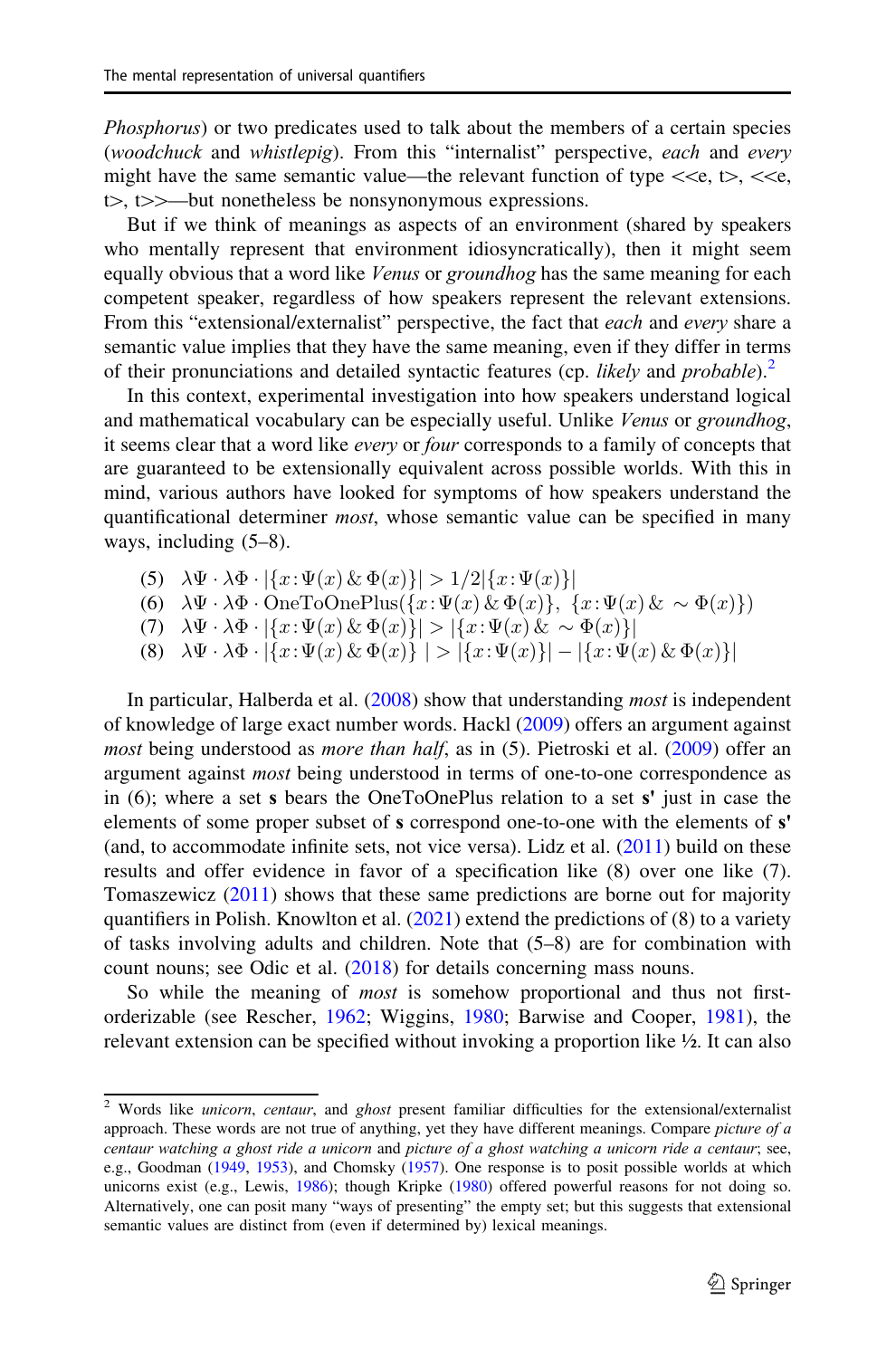be specified without appeal to cardinalities, or without appeal to any form of predicate negation. This made most ripe for psycholinguistic investigation. But every—or whatever word gets used to translate classical talk (in Greek or Latin) of universal quantification—presents similar issues, given the distinction between firstorder and second-order quantifiers. And as Vendler's (1962) discussion made clear, English has several lexical devices for expressing (one or more concepts of) universal quantification. Each of these devices has its own quirks (see Sect. 1.2), raising the question of whether they have the same meaning.

## 1.1 First-order versus second-order representations

In one sense, (1–8) are all second-order specifications. They all describe relations exhibited by functions of type  $\langle e, t \rangle$  as opposed to relations exhibited by individuals of type  $\langle e \rangle$ . At least for present purposes, we assume that this is correct: each, every, and all have (categorematic) meanings that combine with the meanings of two predicates.<sup>3</sup> The issue is whether these words have a common meaning that can be identified with the higher-order relation/function/extension, or whether the words have distinct meanings that reflect distinct (and possibly firstorder) specifications of a common extension. As an analogy, consider (9) and (10), two ways of specifying a function of type  $\langle\langle e, t\rangle, \langle \langle e, t\rangle, t\rangle$  corresponding to the numeric word four.

- (9)  $\lambda \Psi \cdot \lambda \Phi \cdot |\{x: \Psi(x) \& \Phi(x)\}| = 4$
- $(10)$   $\lambda \Psi \cdot \lambda \Phi \cdot \exists x \exists y \exists z \exists w$

$$
\{\Psi(x) \& \Psi(y) \& \Psi(z) \& \Psi(w) \& \Phi(x) \& \Phi(y) \& \Phi(z) \& \Phi(w) \&
$$
  

$$
(x \neq y) \& (x \neq z) \& (x \neq w) \& (y \neq z) \& (y \neq w) \& (z \neq w) \&
$$
  

$$
\forall s: \Psi(s) \& \Phi(s)[(x = s) \lor (y = s) \lor (z = s) \lor (w = s)]\}
$$

We can imagine minds that have the capacity to form both kinds of representations but find the first-orderized (10) too cumbersome to use. We can also imagine minds that are unable to form second-order representations like (9) but can form and use first-order representations like (10). If minds of both kinds can come to have words that are decently translated with *four*, it seems wrong for theorists to insist that both specifications of the function are equally good

<sup>&</sup>lt;sup>3</sup> By contrast, assuming displacement of determiner phrases, we could adopt a syncategorematic treatment that posits sentence frames like  $\left[\S \right]_{D}$  every  $\left[\S \dots \right]_{i} \left[\S \dots t_{i} \dots \right]$ . Truth conditions for instances of this frame can be specified in a way that corresponds to (1): relative to any assignment A of values to indices,  $\forall x: [\![ [x] \dots ]\!] \cdot [x] \cdot [[s] \dots [t] \dots ] \cdot ] \cdot [A \cdot x \cdot k]$ ; i.e., for each individual mapped to truth by the semantic value<br>of the noun (or noun phrase), truth is the semantic value of the embedded sentence relative to the of the noun (or noun phrase), truth is the semantic value of the embedded sentence relative to the assignment that is just like A except that the individual in question is assigned to the index of the relevant trace of displacement. This way of specifying an extensional semantic role for  $\left[\mathbf{s}\right]\left[\mathbf{p}\right]$  every  $\left[\mathbf{N}\cdots\right]\left]\mathbf{i}\right]$  [s  $\cdots$  $[t,...]$ , which invites the further step of dispensing with appeals to truth values and functions as semantic values for predicates, is not without virtues; see Davidson (1967) and Higginbotham (1985). But our questions would remain, since the semantic role in question could also be specified in ways corresponding to (2–4).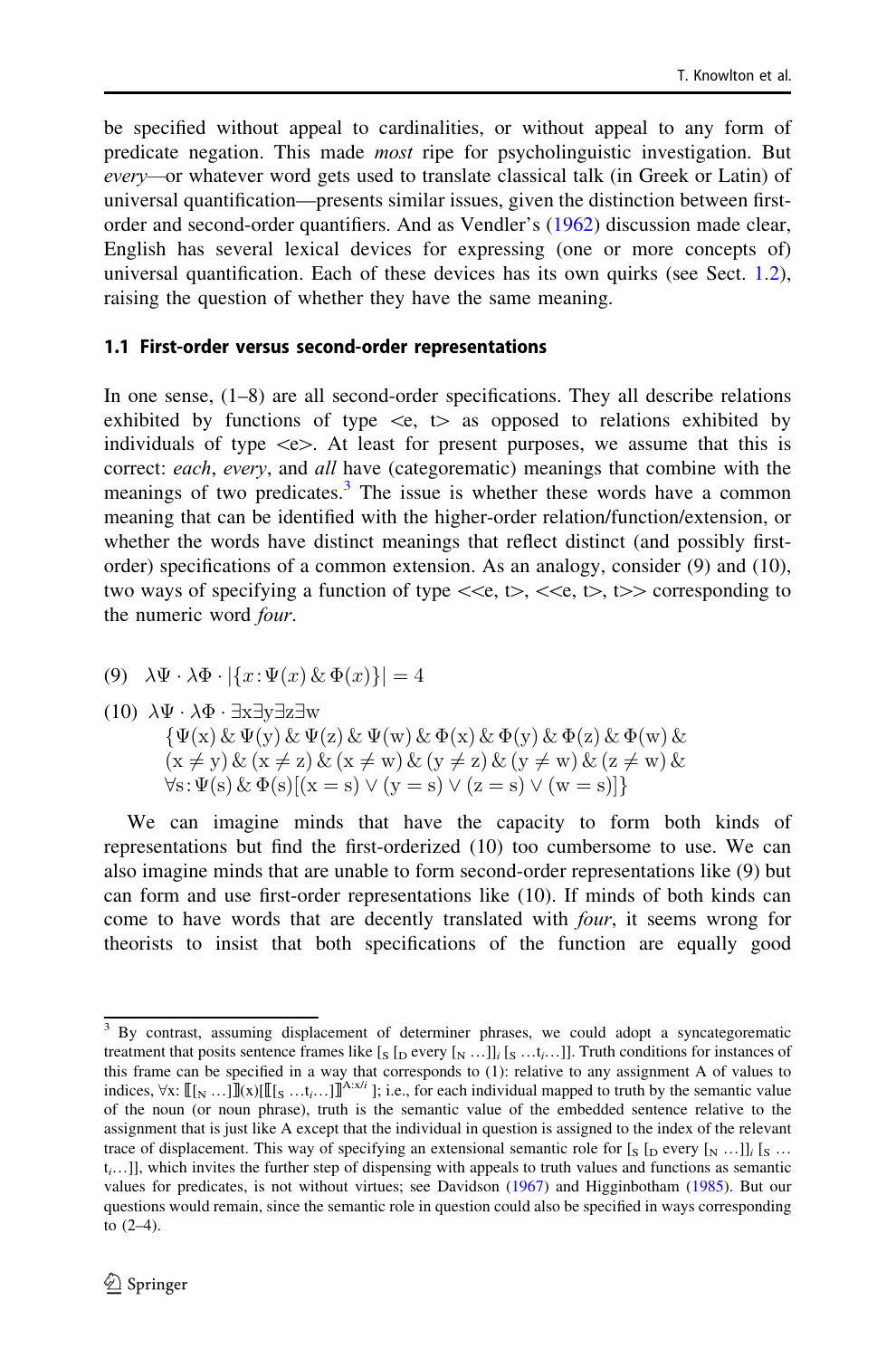specifications of how speakers understand those words. Put another way, even if we assume that the translations of four have the same extension, (9) and (10) may not be equally good as theoretical depictions of what the words mean.

Of course, in providing models of how lexical meanings can be combined, we often idealize away from many respects in which lexical meanings are complex. This is not only true for quantifiers like *every*, but for common nouns like *window* and house, proper nouns like London and France, and verbs like bear and set, all of which exhibit conceptual equivocality or "multi-dimensionality" (see Chomsky, 1977, 2000; Travis, 2008; Pietroski, 2018; a.o.). Extensional models of meanings that abstract away from the psychological details of how semantic values are mentally represented can be useful. But as Chomsky (1995, 2000) and others have stressed, details of human psychology have proven relevant to the study of natural language at many levels of analysis (e.g., Halle, 1978; Kazanina et al., 2006; Lidz and Musolino, 2002; Phillips, 2006). Decisions about which theoretical vocabulary to employ in formulating theories of natural language meaning, and about what such theories should explain, should likewise be made in light of all relevant evidence. If certain contrasts in how extensions are specified turn out to be explanatorily relevant, as suggested by the work on *most* cited above, this bolsters other reasons for developing an internalist conception of meaning.

We argue here that like the meaning of *most*, the meanings of *each*, *every*, and all are not neutral with respect to representational format. In particular, we think the distinction between first-order and second-order specifications is psychologically realized in a way that has behavioral repercussions. As mentioned above, the crucial contrast concerns whether or not the specification depends on some device for grouping the satisfiers of a predicate together. We don't want to insist on any particular way of formalizing this distinction in advance. But to clarify the contrast, it may help to move away from functions—of type  $\langle e, t \rangle$  for words like *groundhog*, type  $\langle\langle e, t\rangle, t\rangle$  for phrases like *every groundhog*, and type  $\langle\langle e, t\rangle, \langle \langle e, t\rangle, t\rangle$ for words like *every*—and consider theories that specify satisfaction conditions for lexical items, as in (11).

(11) a. for any entity x, Satisfies  $(x, groundhog) \equiv x$  is a groundhog b. for any entities x and y, Satisfies  $(\langle x, y \rangle, above) \equiv x$  is above y c. for any sets X and Y, Satisfies $(\langle \underline{X}, \underline{Y}\rangle, every) \equiv \forall x: x \in Y[x \in X]$ 

In our sense, (11c) is a first-order specification. Even though it specifies a relation that is exhibited by sets—unlike the relation specified for *above* with  $(11b)$ — $(11c)$ is described (on the right side of '≡') in a way that doesn't rely on representing the elements of either set collectively. By contrast, (12) is more like the essentially second-order (13); cp. (6) above.

(12) Satisfies  $(\angle X, Y>, every) \equiv Y = Y \cap X$ <br>(13) Satisfies  $(\angle \overline{X}, \overline{Y}, \mod) =$  One To One (13) Satisfies( $\langle \frac{\mathbf{X}, \mathbf{Y}}{\rangle}$ , *most*)  $\equiv$  OneToOnePlus(Y  $\cap$  X, Y  $-$  X)

While (12) and (13) are both second-order, only (12) is first-orderizable, in that the extension specified for *every* can also be specified with the first-order (11c). This is analogous to the specification of  $four$  in  $(9)$ , which is not first-orderized but is firstorderizable (e.g., as (10)).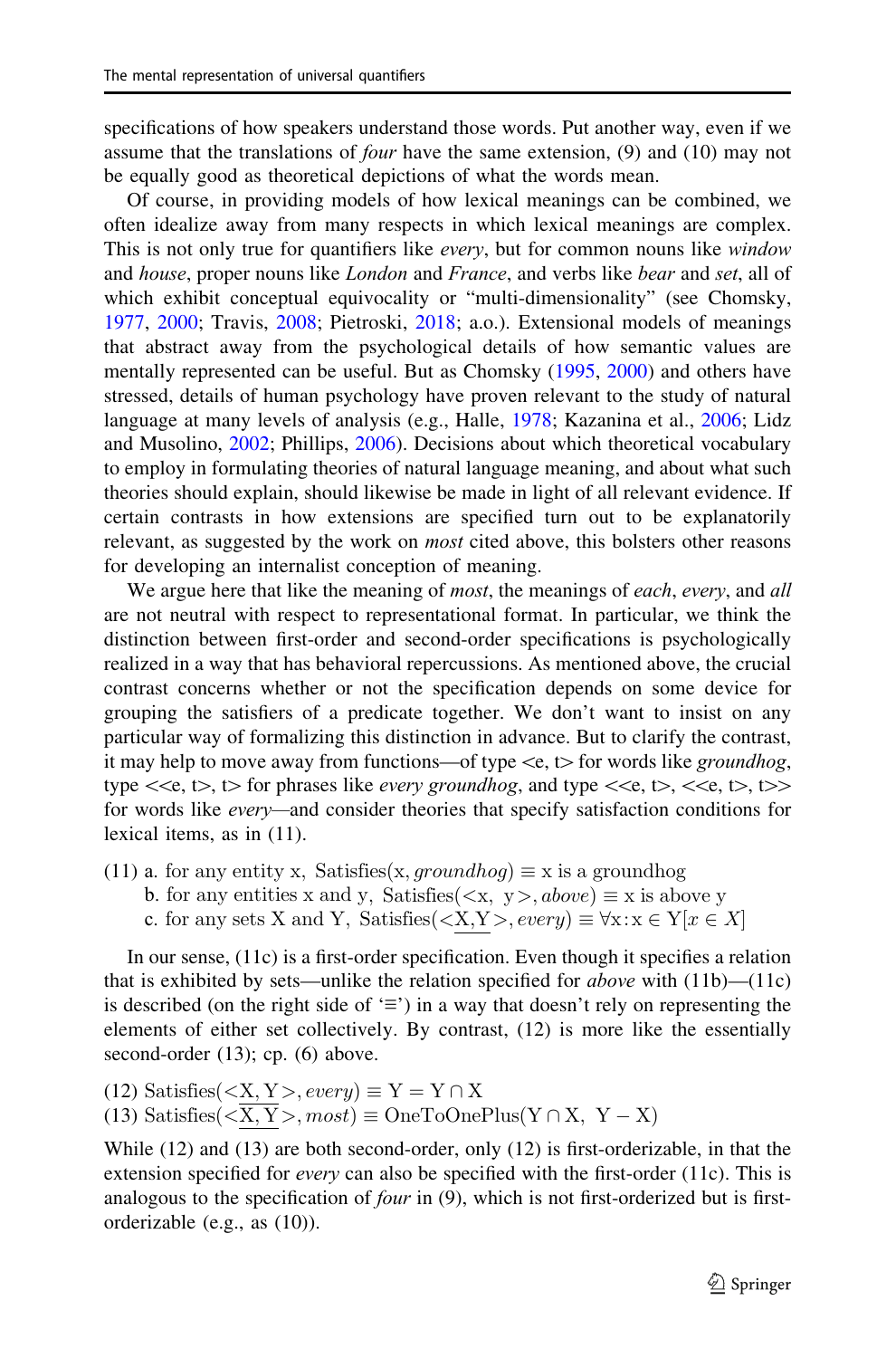Likewise, the same first-order/second-order distinction arises if appeals to sets are replaced with plural quantification, as in Boolos (1984). On this approach, capitalized variables range over the individuals in some domain (that may or may not include sets), but one or more values can be assigned to each capitalized variable. In this way, we can specify the satisfiers of every as the ordered pairs of individuals that meet the following plural condition: their internal elements are the things that satisfy the relevant noun or noun phrase (e.g., *groundhog* in *every* groundhog); their external elements are the things that satisfy the other predicate (e.g., is brown); and each one of the internal elements is one of the external elements. This can be formalized as in (14); see Pietroski (2018).

(14) for any ordered pairs, the Os, Satisfies  $(O, every) \equiv$  $\exists X \exists Y \left[ \text{External}(O, X) \& \text{Internal}(O, Y) \& \forall z \colon Yz(Xz) \right]$ 

In our sense,  $\forall z:Yz(Xz)$  is a first-order specification of how the internal elements of some ordered pairs must be related to the external elements in order to meet the condition imposed by *every*. By contrast, (15a) and (15b) are extensionally equivalent second-order specifications that could be substituted for  $\forall z:Yz(Xz)$  in (14); where 'Include' allows for improper inclusion (a.k.a. identity), and (15b) exploits the fact that every Y is an X if and only if every Y is a Y that is an X.

 $(15)$  a. Include $(X, Y)$ b.  $\exists Z[\text{Identical}(Z, Y) \& \forall x (Zx \equiv Yx \& Xx)]$ 

In short, even assuming that words for universal quantification have a shared semantic value, perhaps some of these words are understood as specifying that semantic value in first-order terms, while others are understood as specifying it in second-order terms. This invites a search for empirical evidence that distinguishes these two kinds of specifications. And if speakers do associate different words for universal quantification with these distinct representational formats, then for each such word, it is an empirical question whether a first-order or second-order specification better describes how speakers understand that word.

Our main prediction is that if speakers understand a quantifier  $Q$  in a secondorder way, then given independently studied capacities for representing groups that humans share with many other animals, the phrase  $\hat{Q}$  big  $dot(s)$  should facilitate representing the big dots in a way that supports encoding properties that depend on those group representations (e.g., cardinality). By contrast, we predict that if speakers understand Q in a first-order way, then Q big  $dot(s)$  should prompt them to represent each big dot as an individual, without promoting representation of the big dots as a group whose cardinality can be estimated. We test this by asking participants to evaluate a quantificational sentence like  $O$  big dot(s) is/are blue, relative to a perceived scene, and then asking a follow-up question like "how many big dots were there?".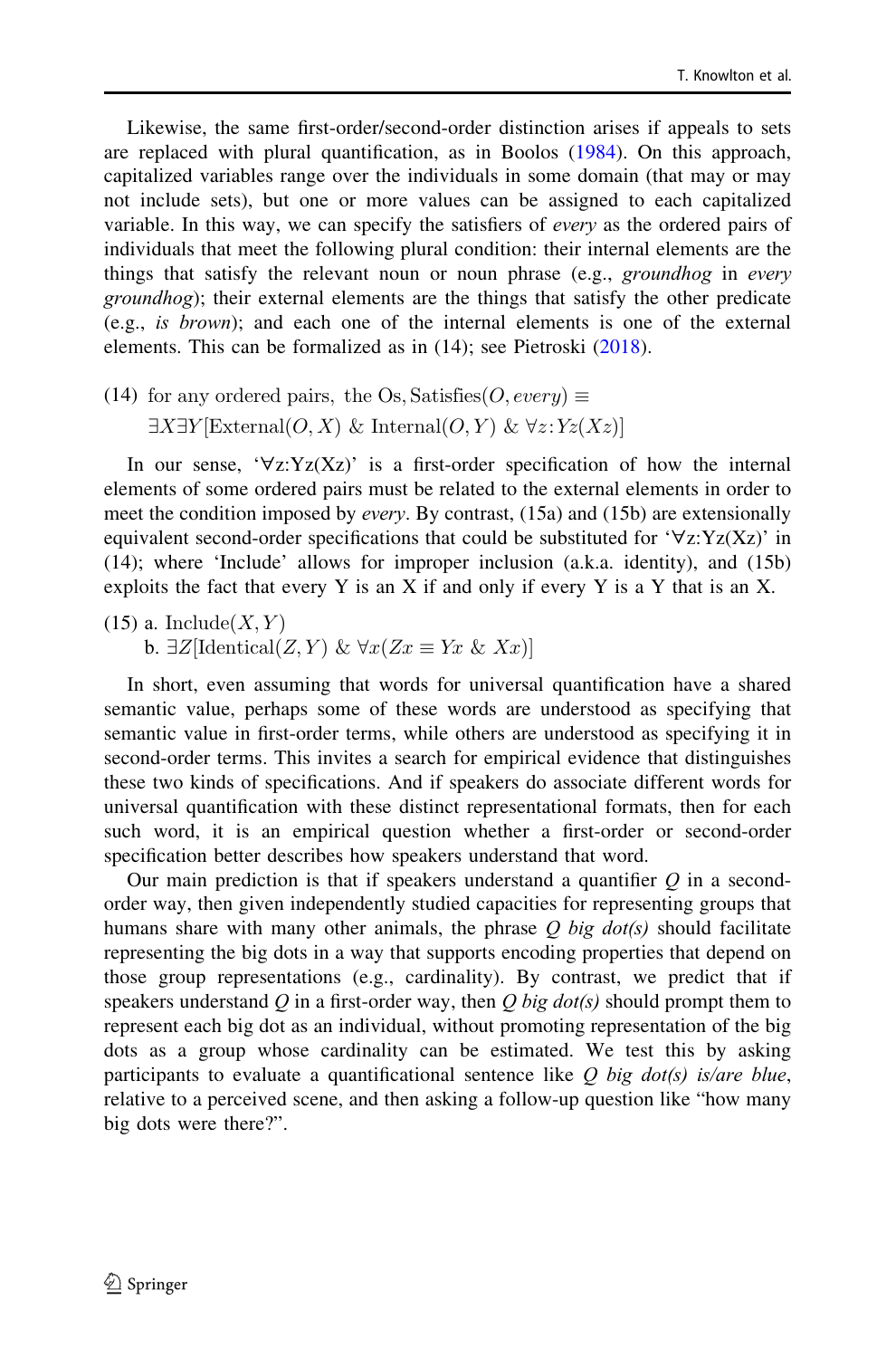We find that participants have a better memory for cardinality following allsentences than following otherwise equivalent *each*-sentences (experiment 1). We find a similar pattern of performance when comparing every and each in a separate group of participants (experiment 2). This second experiment is especially important as it provides a minimal pair: the truth-conditions, syntax, participants, and images are the same across conditions, with the only difference being the quantificational determiner. We find that pitting each of the against all of the yields similar though less conclusive results (experiment 3). Finally, we directly compare every with all of the; and here, we find an advantage for all of the, suggesting that partitivity and/or plurality is also involved in driving attention to groups (experiment 4).

One limitation of the current work is that we present four within-participant pairwise comparisons. In the future, we plan to compare various quantificational expressions in a single between-subjects study. Still, taken together, we argue that these results provide evidence that *all* and *every* are represented in a second-order format, whereas each is represented as first-order. This difference (along with partitivity and plurality) encourages participants to use group-based or individualbased verification strategies, despite the truth-conditions being the same. But our claim is not that the first-order/second-order contrast exhausts the respects in which words for universal quantification can differ. There are a number of differences among the English universal quantifiers, outlined in the remainder of this section. Accounting for all of these differences will require further distinctions within the broad classes of first-order and second-order representations.

#### 1.2 Semantic and grammatical properties of each, every, and all

Before turning to the experiments, it may be useful to review some independent reasons for suspecting that each, every, and all have distinct meanings. Some of these differences invite diagnosis in terms of a first-order/second-order contrast. However, they do not yet provide clear evidence of a corresponding psychological distinction: at least initially, one might bracket the grammatical differences across each, every, and all as quirks—or as Szabolcsi (2015) puts it, "annotations on the pertinent lexical items"—especially if one assumes that speakers regularly represent the same semantic value in different ways.

The universal quantifiers differ along several dimensions, including: ease of generic construals (Gil, 1992), speaker preferences regarding scope (Feiman and Snedeker, 2016; Ioup, 1975; Kurtzman and MacDonald, 1993), interactions with negation (Beghelli and Stowell, 1997), and compatibility with collective predicates (Dowty, 1987; Vendler, 1962). These results have led to a common impression that each directs attention to individuals, while all typically invites representations of groups.

For example, using *each* in (16) seems to imply many glancing-events, each targeting a different member of the flock, while using all conjures an image of a preacher looking out at his congregation with one prolonged stare (Beghelli and Stowell, 1997).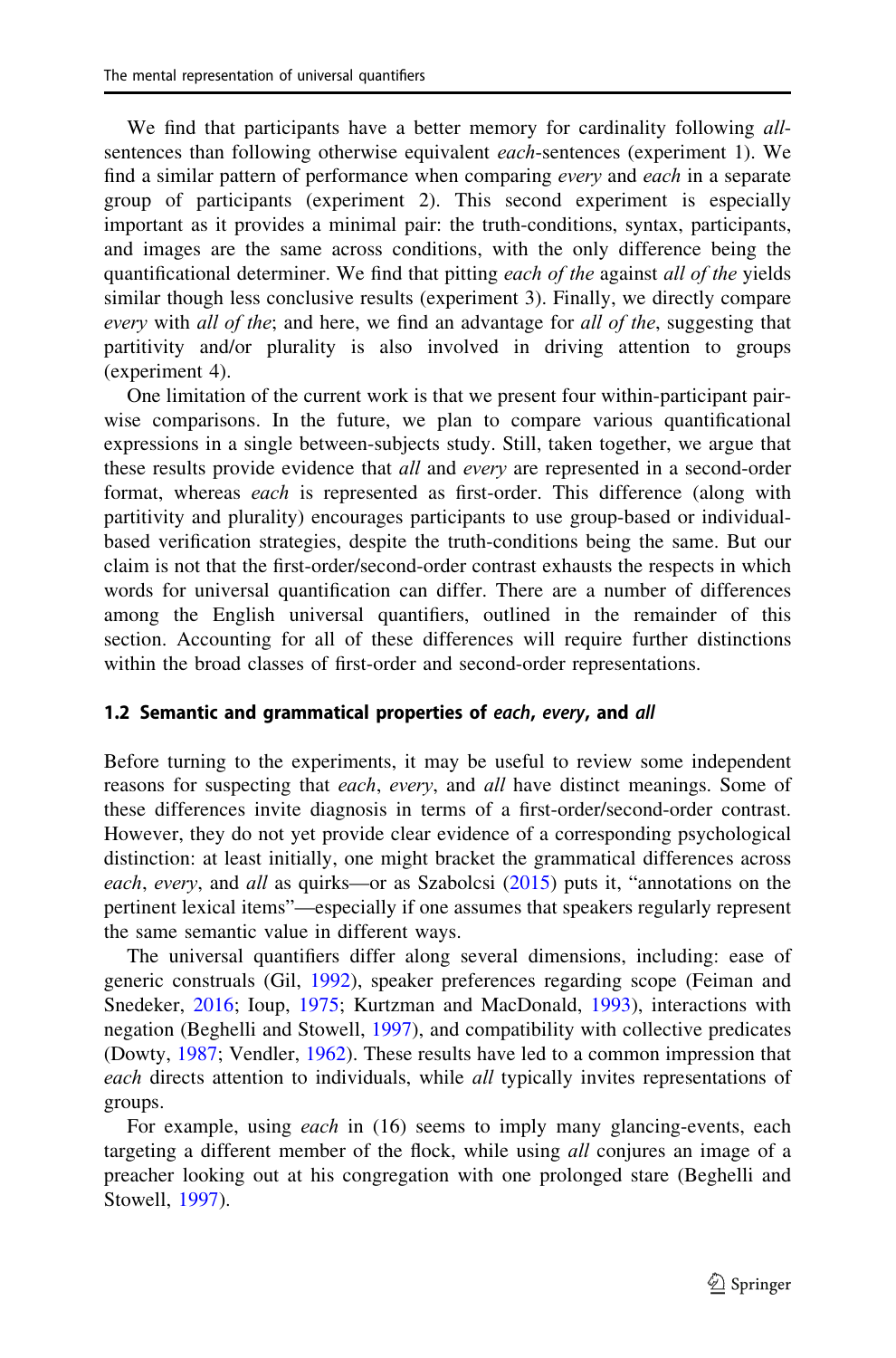$(16)$  The preacher looked at  $\{each/all\}$  of the members of his flock.

This is in line with the observation discussed by Vendler (1962) that *each* forces distributivity and is therefore incompatible with collective predicates, as in (17a). On the other hand, *all* is easily used with many collective predicates; though it doesn't force collective interpretations, as illustrated with the distributive  $(17b)$ .<sup>4</sup>

 $(17)$  a.  $\frac{1}{2}$  Each/All of the soldiers surrounded the fortress.

b.  $\{$  Each/All $\}$  of the soldiers admired the fortress.

Grammatically, each requires the partitive of when used with a plural noun phrase like *the dogs* in (18a), whereas *all* can take the plural noun phrase *the dogs* or the full prepositional phrase of the dogs.

(18) a. Each  $\text{*}$  (of) the dogs barked.

b. All  $(\text{of})$  the dogs barked.

Though in *all the dogs*, it may be that *all* intensifies the, as opposed to serving as a quantificational determiner. As Baker (1995) puts it, it might be that "all is not quantificational; it only emphasizes that the entire referent picked out by the NP is involved."

It may be more significant that *one* can be added to sentences with *each*, without a change in meaning, as in (19a). But with one, (19b) sounds defective; though given the right context and prosody, it can be used to convey that the plurality presupposition of all is violated (e.g., in snarky response to someone who asked if all the dogs barked, in a context that includes only one dog).

 $(19)$  a. Each (one) of the dogs barked.

b. All  $(*one)$  of the dogs barked.

Every tends to pattern with each rather than all. This is especially clear with regard to compatibility with collective predicates, as shown in (20); see Vendler  $(1962)$ , Dowty  $(1987)$ .<sup>5</sup>

 $(20)$  a.  $\frac{8 \text{ Each}}{2E}$  Every dot is alike.

b. All dots are alike:

Likewise, *every* requires a singular count noun, as in (21a). But it differs from each and all in being incompatible with the partitive without support by *one*, as seen in (21b).

<sup>&</sup>lt;sup>4</sup> And in (17a), the matters; cp. All soldiers {\*surrounded/admired} the fortress. Some collective predicates, like *be numerous* and *be a good team*, cannot be used with any of the universal quantifiers (Champollion, 2015; Dowty, 1987; Winter, 2002). But since these predicates also conflict with other quantifiers, including the manifestly second-order *most*, this is not a diagnostic for second-order quantification.

 $<sup>5</sup>$  Moreover, as Vendler notes, All of those dots are similar can be heard as true even if there is no single</sup> dimension on which each pair of dots is similar. But it's much harder to find a sensible interpretation for Each of those dots is similar or Every dot is similar. There are also cases where sentences with each can give rise to distributive readings, but those with every cannot; see Sect. 5.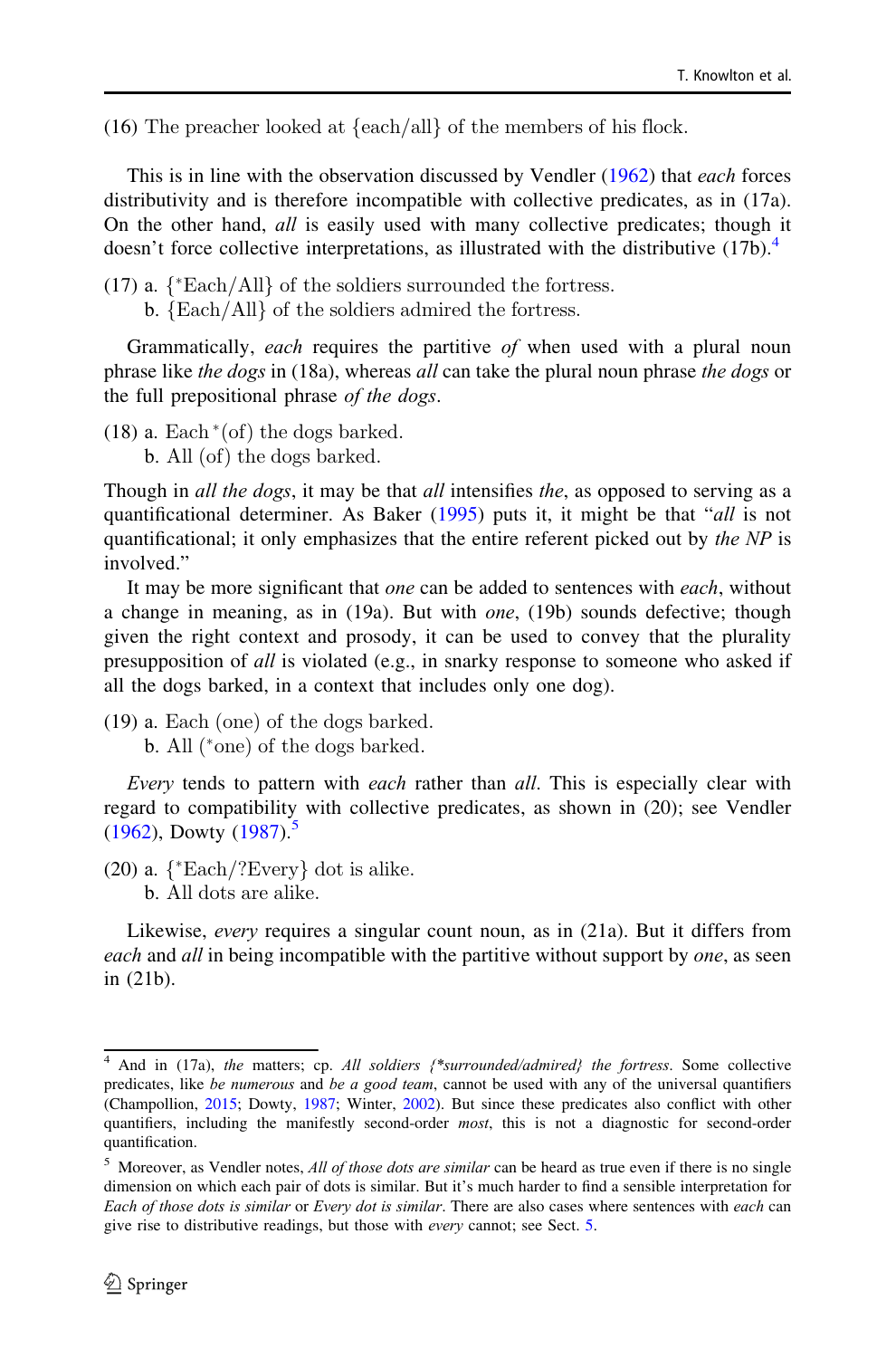$(21)$  a. Every  $\{\text{dog is}/\text{*}\text{does are}\}\$  brown. **b.** Every<sup>\*</sup>(one) of the dogs barked.

There are, however, a few respects in which *every* patterns with *all*. Beghelli and Stowell (1997) note that both words can occur with almost—as if they both indicate the end point of a scale—and with negation. In these respects, each is the odd universal quantifier out, as shown in (22) and (23).

- $(22)$  a. One kid ate almost {all the cookies/every cookie} b. \*One kid ate almost each cookie
- $(23)$  a. Not {all the kids/every kid} ate a cookie b. \*Not each kid ate a cookie

Perhaps relatedly, every is friendly to generic interpretations in a way that each is not. For example, even though (24a) seems like a distributive generalization that is truth-conditionally equivalent to (24b), (24c) carries no generic implication of the sort invited by (24a) or (24b). It's worth noting, though, that *all* only has generic import when it takes a bare NP, as in (24b). When it occurs with a definite plural or partitive, as in (24d), it carries no such generic implication.

(24) a. Every rabbit hops:

- b. All rabbits hop:
- c. Each rabbit hops:
- d. All  $(\text{of})$  the rabbits hop.

These facts suggest differences in the syntax and semantics of *each*, *every*, and all. A theme throughout these examples is that sentences with *each* seem to be about individuals in some sense, and that this is less true for sentences with all (and perhaps for sentences with every). Indeed, this suspicion has been discussed in the literature that treats *all* as quantifying over pluralities of some sort (e.g., Champollion, 2015; Dowty, 1987; Križ, 2015; Winter, 2002). Here, we offer independent psychological evidence to this effect. It is outside the scope of this paper, though, to adjudicate between the various alternative theories that attempt to capture the above differences or relate them to linguistic differences in other domains. Our aim is more modest and more general: to provide evidence of the firstorder/second-order representational distinction by testing the simple linking hypothesis that it suggests.

## 2 Motivating a psychophysical investigation of quantifier meanings

Evidence for differences in representational format can come from various sources, including studies of how humans verify quantificational sentences in controlled contexts. Lidz et al. (2011) argue that all else equal, people are biased to evaluate a given sentence with a procedure that transparently reflects that sentence's meaning.<sup>6</sup>

 $6$  Their claim is not that meanings are verification strategies or that people always use a certain strategy to evaluate a given sentence. In ordinary (uncontrolled) contexts, many considerations can be relevant to choosing a verification strategy. The claim is rather that the representational format of the meaning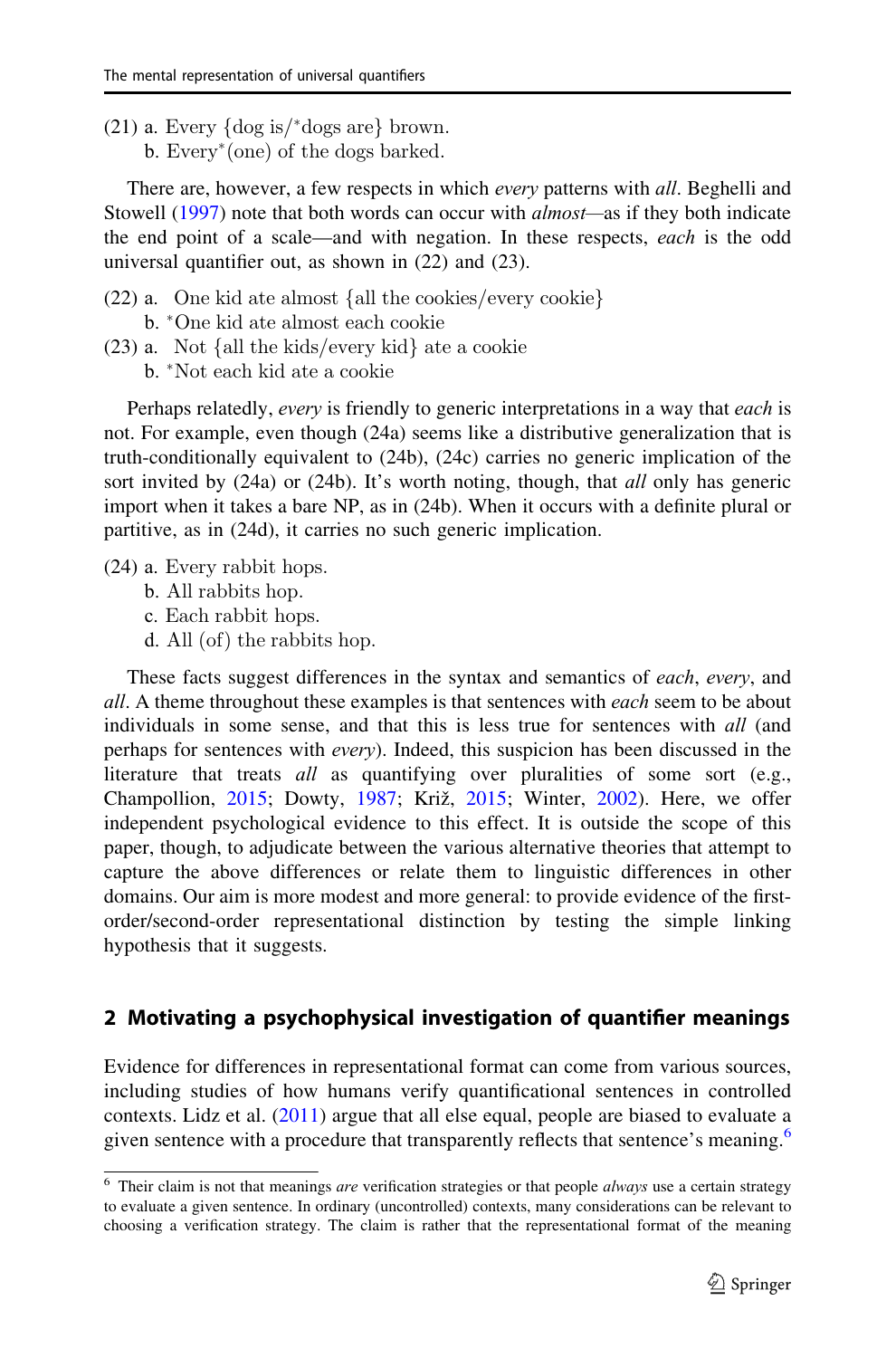The idea, in the spirit of Marr (1982), is that the representational format of a contentful thought can highlight the applicability of certain computational procedures, thereby making some ways of evaluating that thought more natural than others; see also Pietroski et al. (2011).

As an example, Pietroski et al. (2009) show that participants verify mostsentences with a cardinality-based strategy even when superior alternatives are readily available. More specifically, when asked whether most of the dots are blue, participants showed clear signatures of using the Approximate Number System; for discussion of this system, see Feigenson et al. (2004); Dehaene (2011). Participants did so even for displays where using the Approximate Number System was a suboptimal strategy. When given identical displays but prompted to use a one-to-one correspondence strategy (with a question not involving *most*), participants not only did so, they were faster and more accurate than when relying on cardinality comparisons. This bolstered the case that the meaning of most is specified in terms of cardinality, not correspondence.

As discussed in the introduction, we predict that the distinction between firstorder and second-order representations should similarly contribute to determining what verification strategy is used. If a given quantifier has a first-order representation, then evaluating sentences with it should, all else equal, lead participants to represent individuals as such (perhaps verifying the sentence by checking for disconfirming individuals). If a given quantifier has a second-order representation, then evaluating sentences with that quantifier should, all else equal, lead participants to represent groups as such (perhaps verifying the sentence based on the level of variance within the group).

One attraction of testing this prediction on universal quantifiers is that the sentences being compared at least approximate grammatically minimal pairs—e.g., each/every big dot is blue. But we need an independent measure of whether participants are representing a group or representing individuals as such. Fortunately, it is well-established in Cognitive Psychology that these two modes of representing objects—as ensembles or as individuals—have distinct behavioral signatures, observable as early as infancy (for a short review of the cognitive systems for representing ensembles and object-files, see Feigenson et al., 2004; for a longer review, see Carey, 2009).

One consequence of attending to and representing a group is that knowledge of its summary statistics—center of mass, density, average size, approximate cardinality, etc.—becomes available (e.g., Ariely, 2001; Chong and Treisman, 2003; Halberda et al., 2006; Burr and Ross, 2008; Alvarez, 2011; Whitney and Yamanashi Leib 2018). Representing a group and encoding knowledge of its summary statistics does not even require explicitly representing each individual constituting that group (Alvarez and Oliva, 2008; Ariely, 2001). On the other hand, merely attending to and representing individuals plausibly will not afford the same

Footnote 6 continued

contributes a detectable influence over verification procedures. And if other considerations are controlled for, then variation in verification strategies for different expressions can reasonably be attributed to variation in the way the meanings of those expressions are mentally encoded.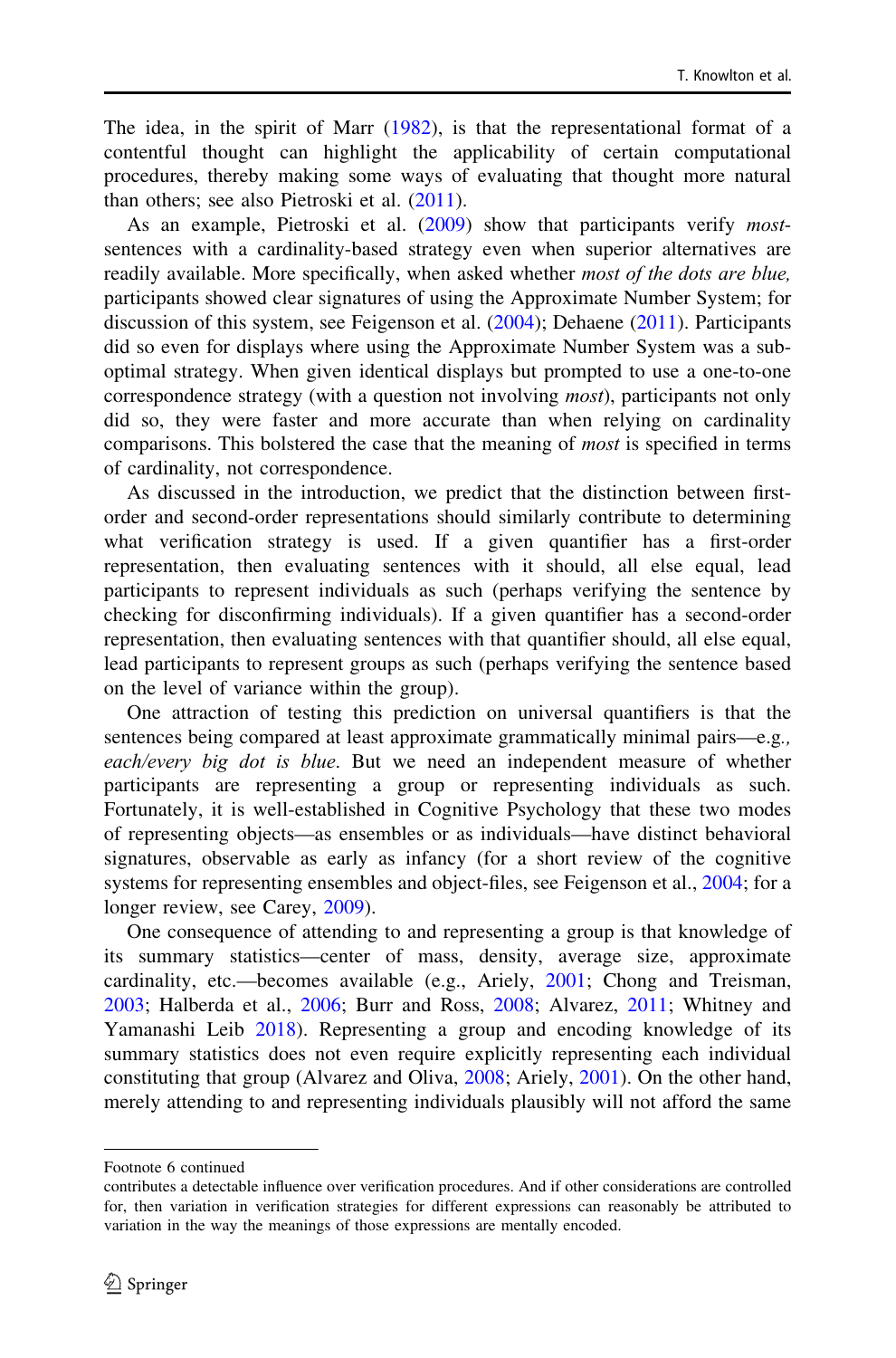access to summary statistics of any groups those individuals belong to. That is, participants may begin to form some sense of summary statistics of, for example, the big dots as they attend individual big dots, but this sense should not be as immediate or accurate as attending the group of big dots as such. In this paper, we focus on one ensemble summary statistic: cardinality.

#### 2.1 Measuring cardinality knowledge

There are two things to consider when judging the extent of someone's cardinality knowledge across many trials. The first is accuracy: on average, how much do they overestimate or underestimate (Stevens, 1964)? The second is precision: how reliable—as measured by standard deviation from the mean—are their responses (Laming, 1997)? These two parameters are captured by the standard psychophysical model of magnitude estimation: Gaussian tuning curves ordered along an internal scale (Fig. 1)

According to this standard model, perceived numerosities "activate" different parts of the scale, here called the "mental number line".<sup>7</sup> These distributions are linearly ordered, with larger numerosities represented farther to the right. In Fig. 1, each Gaussian is centered over the corresponding numerosity on the mental number line (i.e., this hypothetical participant is perfectly accurate). If the participant modeled by Fig. 1 were shown an image of say, 9 dots on a computer screen, and asked to estimate (without counting) how many there were, they would answer "nine" most often, sometimes answering "eight" or "ten", less frequently "seven" or "eleven", and so on (i.e., they are not perfectly precise).

In an actual case, the relevant signal from the environment might be compressed in the process of building a representation of the correspondng numerosity, leading to underestimation. Informally, for a particular perceiver, the distribution of activation that arises from seeing, say, 13 items in the world might systematically result in Gaussian activation centered over 11 on their mental number line. Such a participant will systematically underestimate if shown 13 dots, usually answering "eleven", sometimes answering "ten" or "twelve", and so on. This tendency to underestimate is known as *inaccuracy*, and is captured by the parameter  $β$  in (25), where  $y$  is the percept (i.e., the participant's numerical estimate, on average),  $x$  is the actual number of objects presented, and  $\alpha$  is a scaling factor.<sup>8</sup>

 $(25)$   $y = \alpha x^{\beta}$ 

Figure 1 represents the ideal case, where  $\beta = 1$ . Intuitively, this means that every distribution is centered over the "correct" value on the mental number line, so this

 $7$  This model does not only apply to numerosities perceived visually. It has been applied to many other psychological dimensions as well (e.g., loudness, brightness, distance) across multiple modalities (e.g., vision, audition, touch) (Cantlon et al., 2009; Lu and Dosher, 2014; Odic et al., 2016; Stevens, 1964).

<sup>8</sup> The parameter β in (25–26) can either be thought of as representing the degree of compression/expansion of the signal or of the response code that the Gaussian distributions of Fig. 1 are mapped to (see Izard and Dehaene, 2008).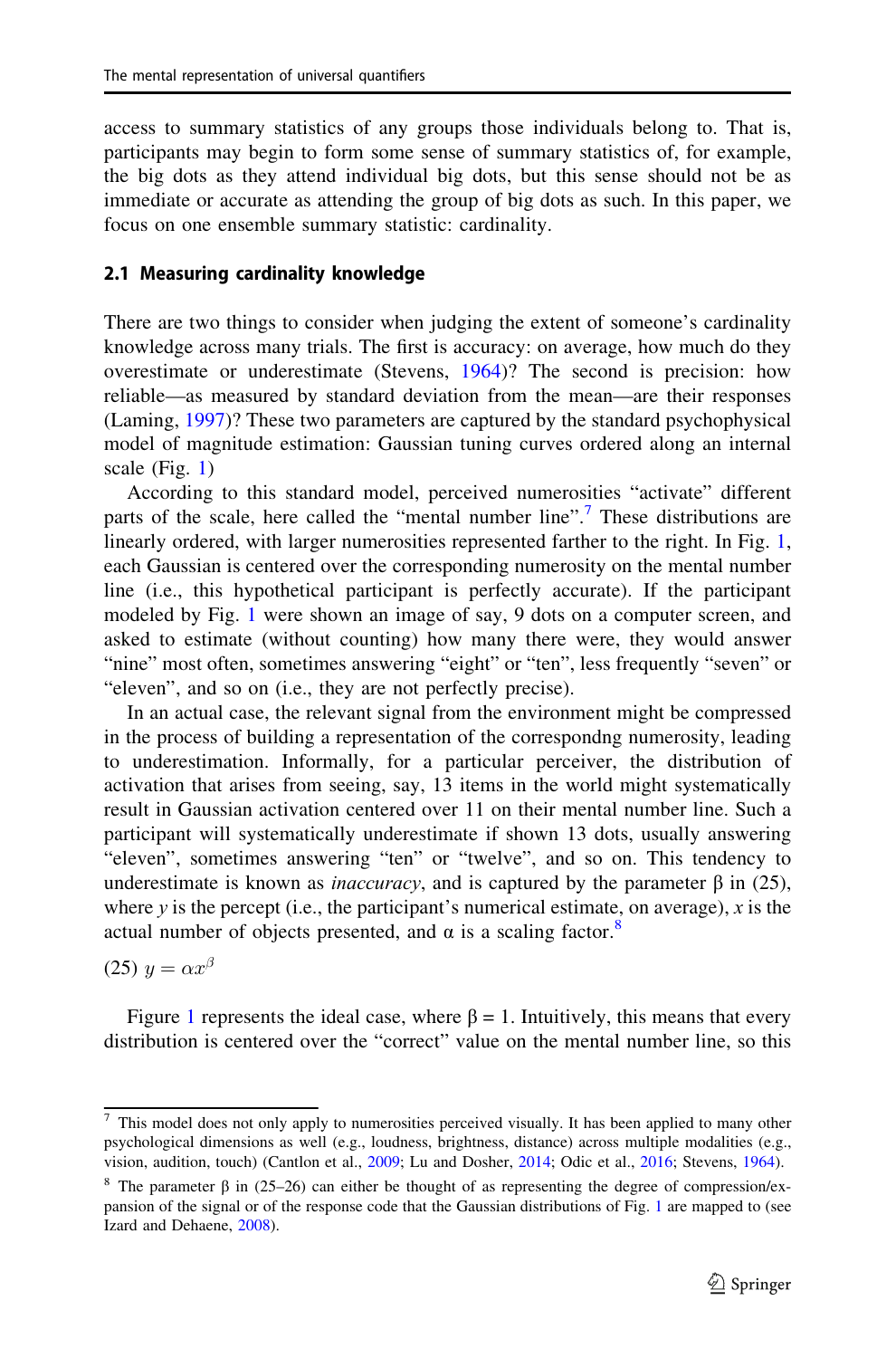

Fig. 1 Gaussian tuning curves along an internal "mental number line"

participant will respond correctly, on average, when shown any numerosity. In practice, adults have a  $\beta$  < 1 for cardinality estimation, meaning we systematically underestimate, with the amount of underestimation becoming more drastic as the represented numerosity increases (e.g., Krueger, 1984; Odic et al., 2016).

Another one of the model's hallmarks is scalar variability: the fact that the standard deviation of the Gaussian "activation patterns" increases linearly with the mean. The distribution centered on 9 in Fig. 1, for instance, is much wider than the distribution centered on 4. This captures the fact that representing larger numerosities is a "noisier" process than representing smaller numerosities (with a corresponding decrease in confidence; see Halberda and Odic, 2015). Scalar variability gives rise to the well-documented ratio-dependence that comes with numerosity estimation (e.g., 9 and 10 are just as difficult to distinguish as 90 and 100). It also explains why one is more confident about answering "five" after seeing 5 dots than about answering "fifty" after seeing 50: the distribution activated when experiencing the numerosity 50 has a larger standard deviation and thus overlaps with more numbers on the mental number line.

The rate of increase in standard deviation as number increases—which we'll call σ—develops throughout the lifespan (Halberda and Feigenson, 2008) and is subject to individual differences (Halberda et al., 2012; Libertus et al., 2012). If a participant has a large σ, their estimates will be more variable, and that variability will grow rapidly as numerosities increase. If a participant has a small  $\sigma$ , their estimates will have less variability, and that variability will grow at a slower rate as numerosities increase.

As an example, consider two hypothetical participants. If both have perfect accuracy  $(\beta = 1)$  and are shown fifteen dots, then both will respond "fifteen" on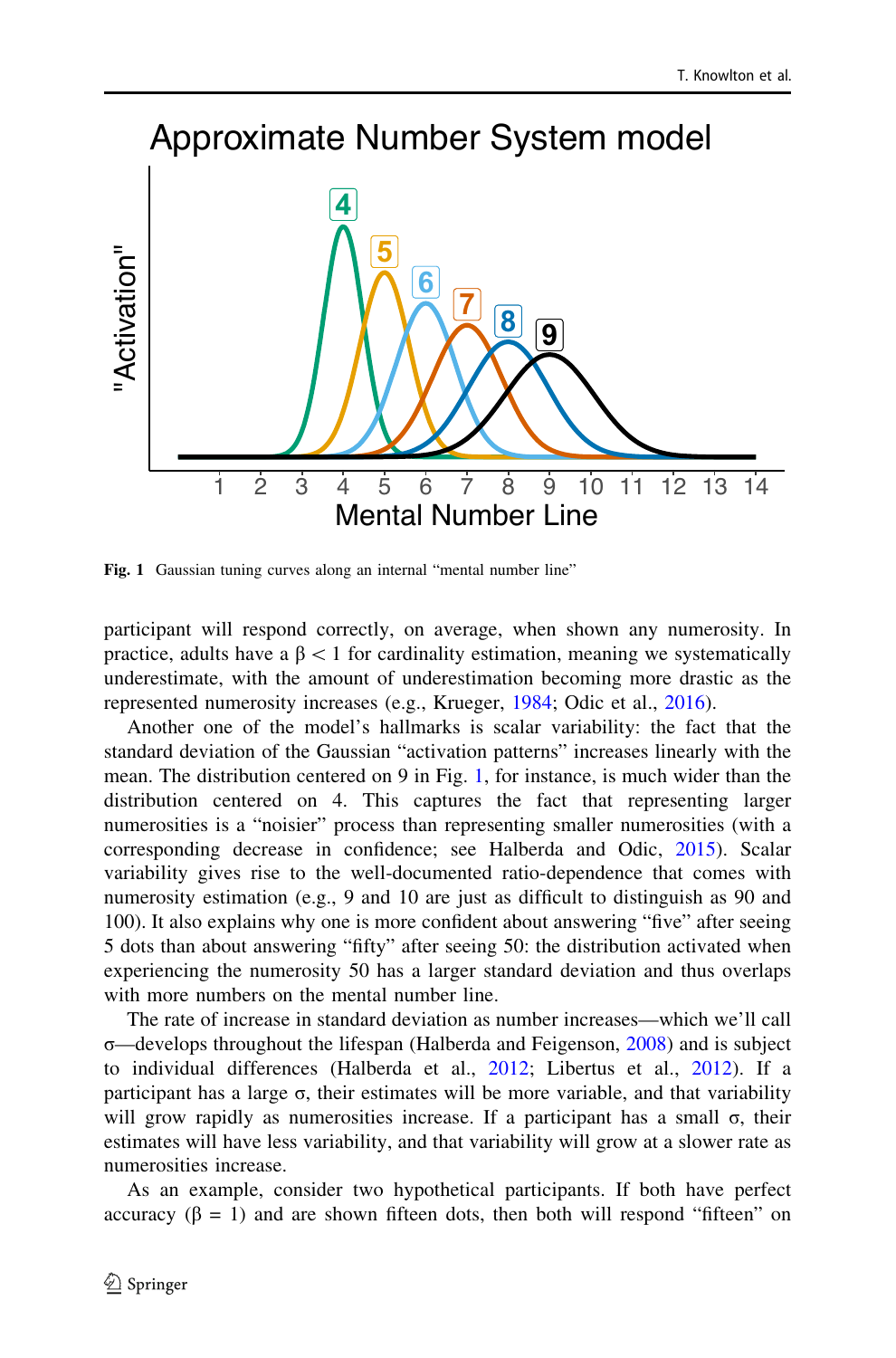average. But suppose they have different precisions. If the first participant has a  $\sigma$  of .2 and is shown fifteen dots, they will respond "fifteen" about 13% of the time. If the second participant has a  $\sigma$  of .4 and is shown the same fifteen dots, they will respond "fifteen" only about 7% of the time. Likewise, if shown thirty dots, both participants will respond "thirty" on average. But the highly precise participant will respond "thirty" about 7% of the time whereas the less precise participant will respond "thirty" only about 3% of the time.

In sum, there are two main measures of cardinality estimation ability: accuracy (β) and variability (σ). Responses (y) to being shown some numerosity (x) are thus modeled as the Gaussian distribution in (26).

(26)  $y \sim N(\alpha x^{\beta}, \sigma \times \alpha x^{\beta})$ 

As mentioned, the important point for our task is that attending to and representing a group as such enhances sensitivity to that group's cardinality, compared to attending to and representing the individuals constituting that group. In the above terms, the enhanced sensitivity to numerosity should correspond to an increase in β and a decrease in σ.

Importantly, by using β and  $\sigma$  as our dependent measures, we do not mean to suggest that participants' *internal* accuracy and precision changes from situation to situation. Our understanding of the psychophysical model described above is that accuracy and precision are constant within an individual at a given time. But when there is no attention to the objects queried, participants are unable to build an internal representation of their cardinality. This will result in guessing some proportion of the time. These guesses—which will probably involve a good deal of reasoning and strategizing—have the effect of decreasing the observed accuracy and precision.

In each of our experiments, participants were shown dot-displays, like Fig. 2, and asked to evaluate sentences like *all big dots are blue*. After answering TRUE or FALSE, the image disappeared, and participants were asked to recall the cardinality of some group of dots from the display. Sometimes they were asked about a distractor set, like "how many small dots were there?". Because the set of small dots is irrelevant to the sentence *all big dots are blue*, these distractor questions serve as a baseline measure of participants' observed accuracy and precision in the absence of attention to the relevant group.

Other follow-up questions probed the target set (i.e., the one denoted by the quantifier's internal argument). In the *all big dots are blue* example, the target question would be "how many big dots were there?". If all has a second-order meaning, we expect participants to be biased to attend to the set of big dots when evaluating the sentence. In doing so, they should have a good estimate of its cardinality (i.e., a higher observed β and lower observed  $\sigma$  compared to the distractor baseline). If all has a first-order meaning, we instead expect them to consider individual dots. In using this strategy, they should have an estimate of the big dots closer to the distractor baseline. Of course, regardless of details about the quantifier's mental representation, performance should be better when asked about the target set than when asked about the distractor set (if only for the fact that some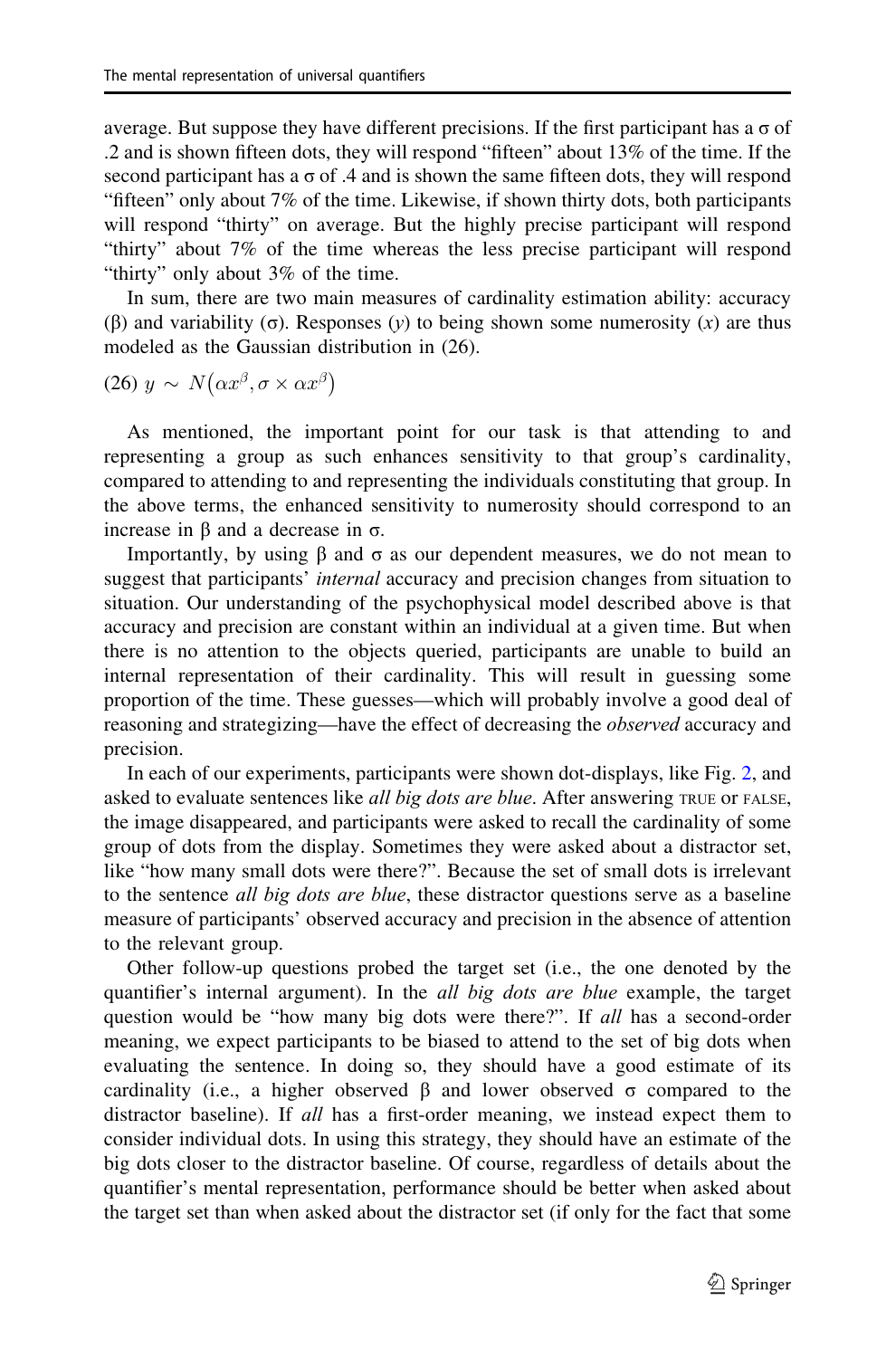

Fig. 2 The trial structure of the experiments

attention will be driven to the big dots by mentioning them). Our main diagnostic then, will be this: how well do participants know the cardinality of the relevant group after evaluating some quantificational sentence compared to after evaluating a truth-conditionally equivalent quantificational sentence?

To foreshadow our results, we find that sentences with every and all lead participants to have better estimates of the relevant sets' cardinalities relative to sentences with *each*. Less surprisingly, we also find a role for plurality. We find these results despite the fact that the truth-conditions, images, and participants are held constant. Given that there is no other reason to switch strategies between *every*sentences and *each*-sentences, we argue these results reflect a difference in meaning; specifically, the proposed first-order/second-order distinction.

## 3 Experiment 1: each vs. all

## 3.1 Method

#### 3.1.1 Subjects

27 University of Maryland undergraduates participated for course credit. All were native speakers of English. In this and subsequent experiments, we removed any participants who (a) scored under 85% accuracy on the TRUE/FALSE portion of the task, (b) reported using an explicit counting strategy, or (c) failed to complete the experiment. In this case, three participants were excluded from further analysis for being unable to complete the experiment in the allotted hour. This left us with 24 participants.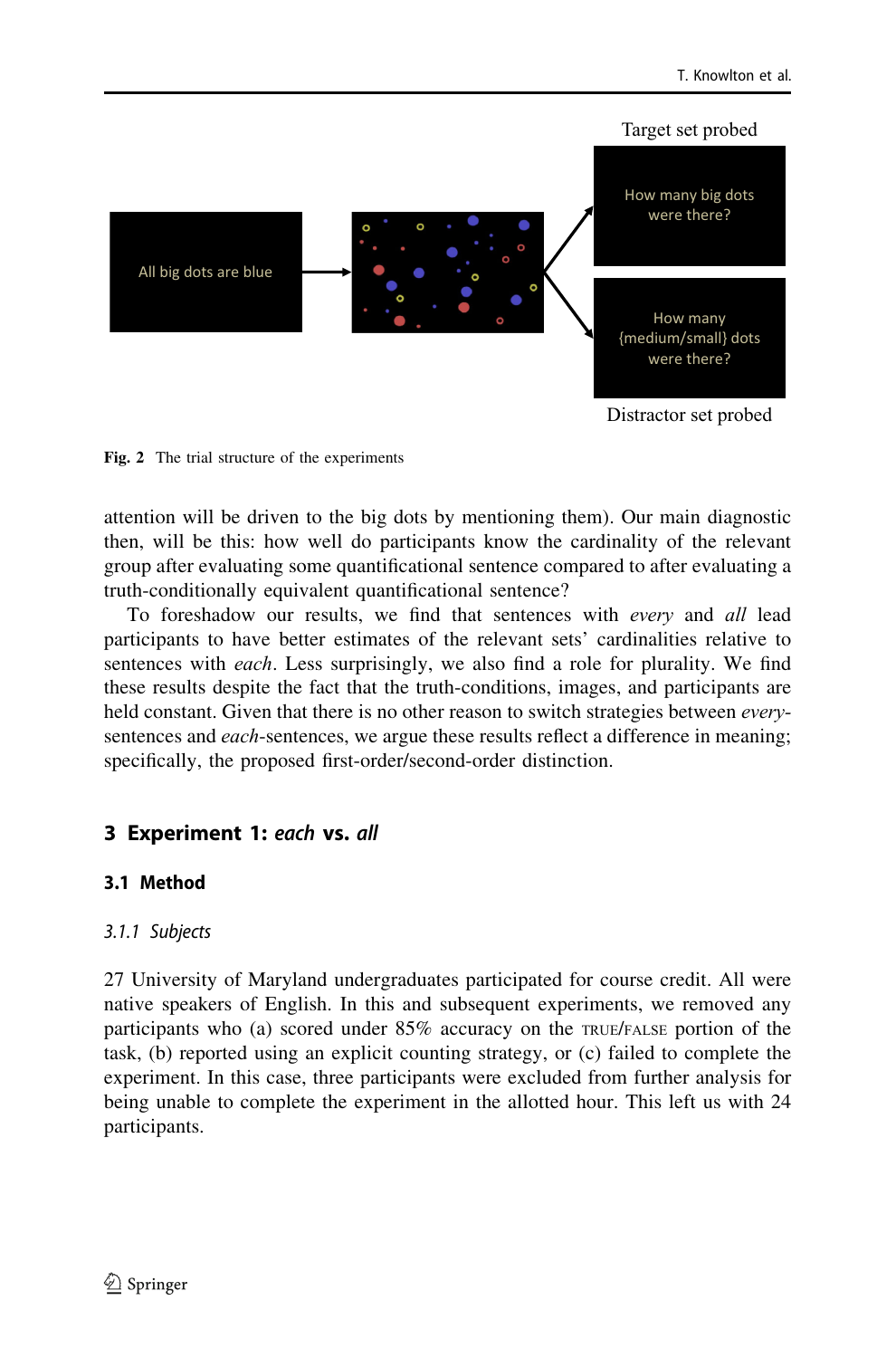#### 3.1.2 Materials

Sentences shown to participants had one of two forms: each [size] dot is [color] or all [size] dots are [color]. Dot displays consisted of a black background with red, yellow, and blue dots that could be big, medium, or small (see Fig. 2 above). Medium dots had black holes in the middle, to make them more distinguishable from the other two sizes (Chen, 1982, 2005). The dot sizes and colors were named during the training portion of the experiment to ensure that they could be correctly identified by participants.

Each display consisted of between 24 and 48 dots, with six size/color combinations (e.g., big blue dots) present. This was to ensure that participants could not enumerate each subset to prepare for all possible follow-up cardinality questions, as participants can only enumerate two subsets and the superset in parallel (Halberda et al., 2006). Each size/color combination that was present contained a minimum of 3 and a maximum of 9 dots.

Cardinality questions were distributed as follows: 30 questions probed the target size (e.g., big dots, in the example above), 30 probed a distractor size (e.g., small or medium dots), 30 probed the target color (e.g., blue dots), 30 probed a distractor color (e.g., red or yellow dots), and 16 probed the total number of dots. We did not ask participants about any subsets defined by the conjunction of two predicates (e.g., big blue dots), though see Knowlton et al. (2020), which used a similar method and probed size/color combinations.

Here, we report and analyze only the results following target and distractor size trials (the others were included as filler trials to ensure that participants could not guess in advance which group they would be asked about). This and subsequent experiments were built and run using PsychoPy2 (Peirce et al., 2019) and all data analysis was carried out in R (R core team, 2017).

#### 3.1.3 Procedure

Participants completed 272 trials in a 2 (quantifier) 2 (set probed) design. On each trial, they read a quantificational sentence. Type of quantificational sentence was blocked and initial condition was counterbalanced such that half of the participants started with *each*-sentences and half of the participants started with *all*-sentences. Participants were allowed a short break between blocks after which the instructions for the second block were given verbally (instructions for both blocks were identical save for the quantifier used).

After reading the initial sentence and pressing 'space', participants viewed a dot display and evaluated whether that sentence was TRUE or FALSE with respect to the display by pressing 'J' (for TRUE) or 'F' (for FALSE). Dot displays remained on screen until participants offered their judgment (though they were told to respond as quickly as possible, to discourage explicit counting). Then, the screen went blank and they were asked to give a cardinality estimate of one of the subsets present in the display by typing in a number and pressing 'enter'.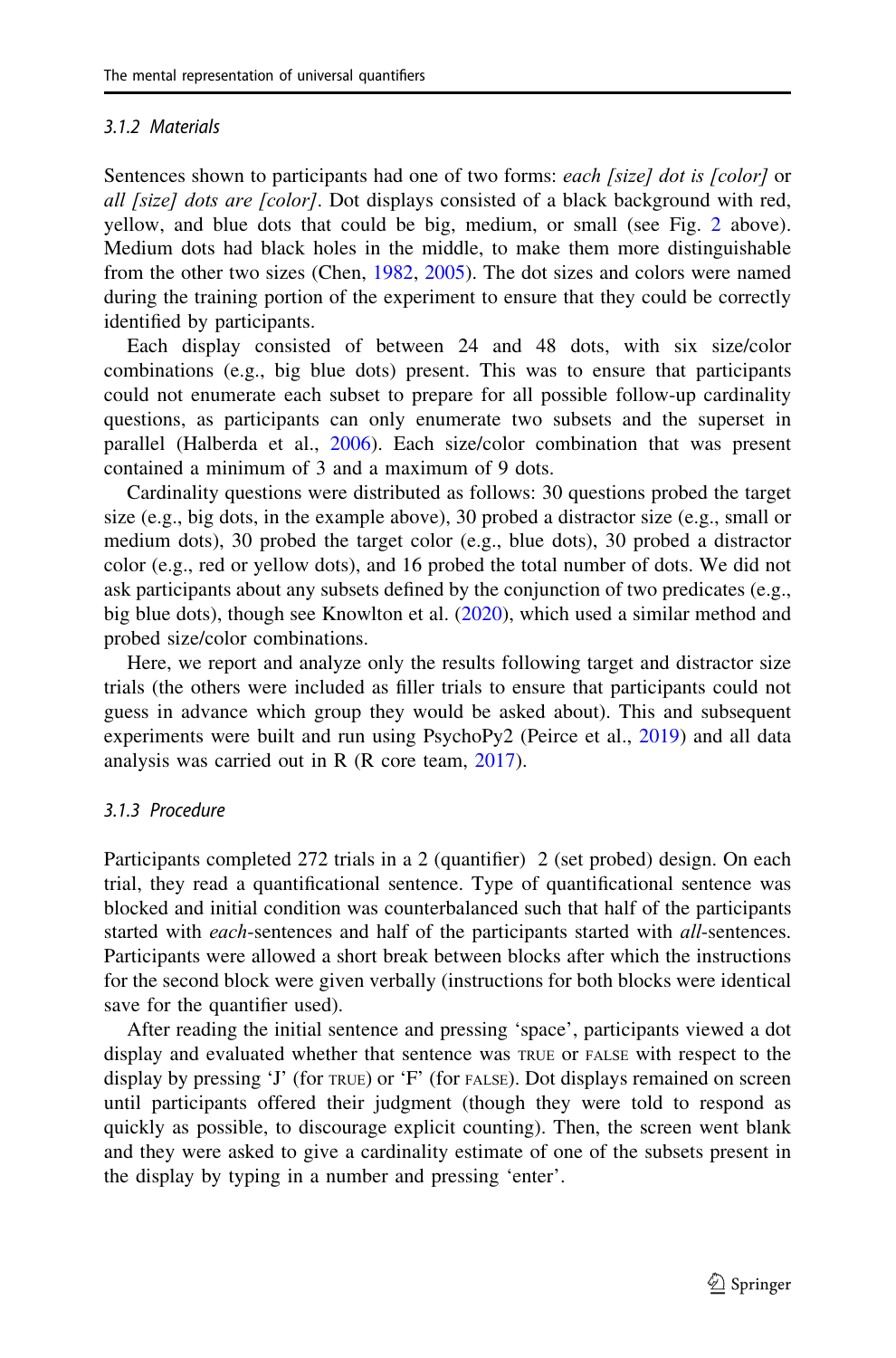#### 3.2 Predictions

Given some of the linguistic facts reviewed in Sect. 1.2, each is the most likely of the universals to have a first-order representation and *all* is the most likely universal to be specified in a second-order way. If this is right, we should expect better accuracy and precision on target questions following all-sentences than on the same questions following *each*-sentences. Moreover, *all* combines with a plural noun phrase (e.g., big dots), whereas each combines with the singular (e.g., big dot), which may also modulate attention to groups.

Regardless, distractor questions are predicted to lead to worse overall performance than target questions. Participants have no reason to know, for example, the number of small dots after being asked whether all big dots are blue. For that reason, distractor questions serve as a kind of baseline measure of poorest possible cardinality estimation ability. If all is mentally represented in second-order terms, evaluating sentences with *all* should lead to more improvement over this baseline than evaluating truth-conditionally equivalent sentences with each.

Figure 3 provides a visual depiction of these predictions (in terms of percent error) for this and subsequent experiments.

#### 3.3 Results and discussion

On the TRUE/FALSE portion of the task, participants correctly evaluated 96.7% of the all-sentences and 96.4% of the each-sentences. Figure 3 provides a visualization of participants' performance on the follow-up cardinality questions in terms of average percent error (this figure includes data from the current experiment and the three subsequent experiments). Lower percent error indicates better performance.



Fig. 3 Left: predictions if cardinality estimation ability is driven by quantifier and plurality, and if each is first-order while all and every are second-order. Right: percent error in each condition of experiments 1-4 (Exp1: All/Each; Exp2: Each/Every; Exp3: Each of the/All of the; Exp4: All of the/Every). Higher percent error reflects poorer estimations. For example, if the actual number of dots shown was 10, a response of 8 or 12 would result in 20% error; a response of 6 or 14 would result in 40% error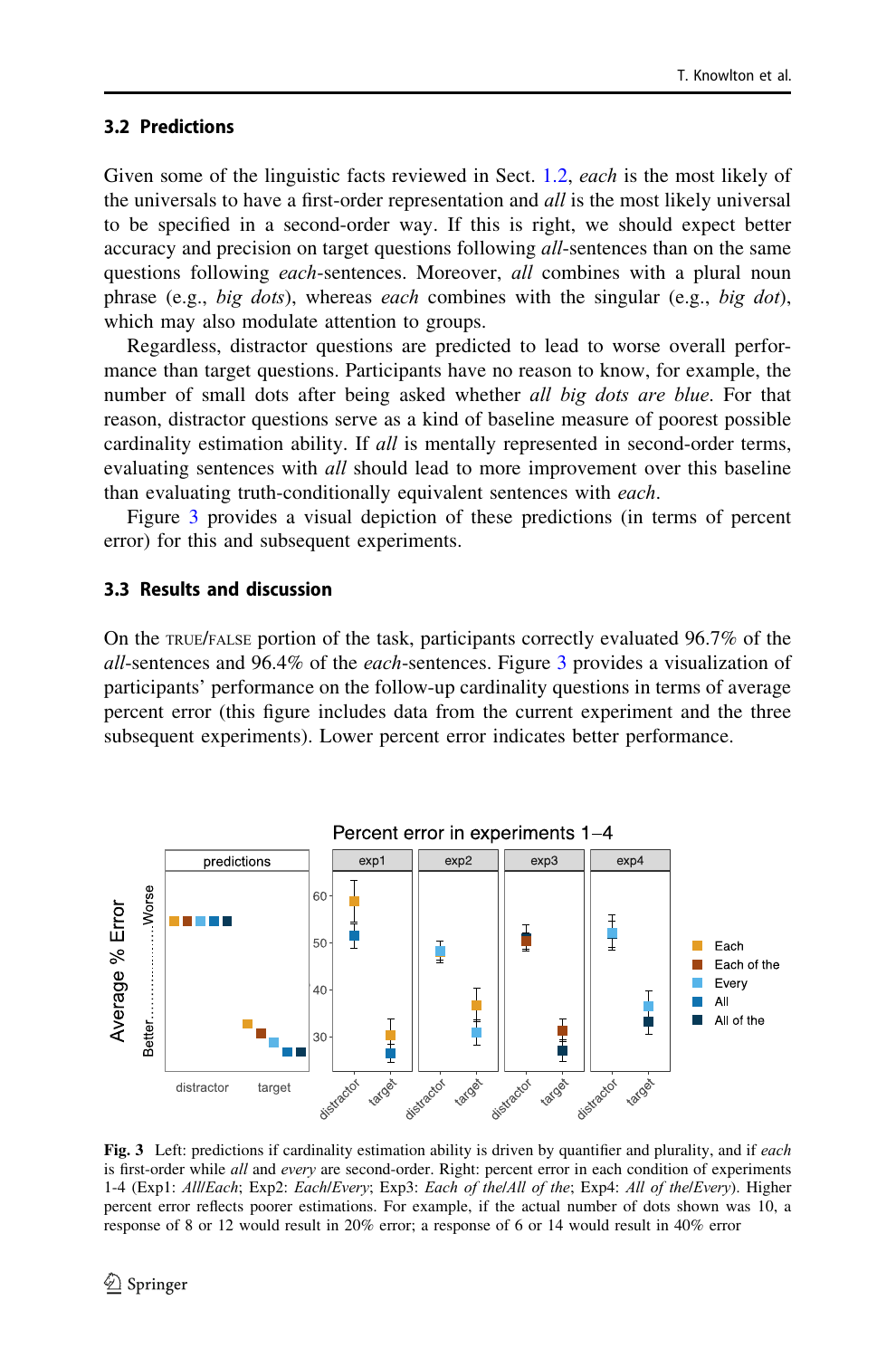To analyze the responses on follow-up cardinality questions, we fit all of the data to different versions of the cardinality estimation model in (26). The "set probed only" model, (27a), allows the values for accuracy and precision to vary only based on the set probed (target or distractor). The "main effects" model, (27b), allows accuracy and precision to vary based on the set probed and the quantifier (in this case, each or all). The "interaction" model, (27c), includes terms for a main effect of set probed and terms for the interaction between quantifier and set probed. Finally, the "full" model, (27d), includes terms for both main effects and their interaction. In all models in  $(27)$ ,  $\nu$  is the participants' numerical response,  $\chi$  is the actual number of dots they were shown, Q is the quantifier used, S is the set that was probed in the follow-up question,  $\beta$  is accuracy,  $\sigma$  is variability, and  $\alpha$  is a scaling factor.

The set probed only model in (27a) corresponds to the null hypothesis that the quantifier used has no effect on participants' cardinality estimates. The other three models correspond to three different ways of spelling out the alternative hypothesis that the quantifier does have an impact on participants' cardinality estimation ability.

(27) a. Set probed only:

$$
y \sim N\left(\begin{array}{c}\text{mean} = (\alpha_0 + \alpha_1 S)x^{\beta_0 + \beta_1 S} \\ sd = (\sigma_0 + \sigma_1 S) \times mean\end{array}\right)
$$

b. Main effects:

$$
y \sim N\left(\frac{mean = (\alpha_0 + \alpha_1 S + \alpha_2 Q)x^{\beta_0 + \beta_1 S + \beta_2 Q}}{sd = (\sigma_0 + \sigma_1 S + \sigma_2 Q) \times mean}\right)
$$

c. Interaction:

$$
y \sim N\left(\begin{array}{c} \text{mean} = (\alpha_0 + \alpha_1 S + \alpha_3 SQ)x^{\beta_0 + \beta_1 S + \beta_3 SQ} \\ sd = (\sigma_0 + \sigma_1 S + \sigma_3 SQ) \times \text{mean} \end{array}\right)
$$
  
d. Full:  

$$
y \sim N\left(\begin{array}{c} \text{mean} = (\alpha_0 + \alpha_1 S + \alpha_2 Q + \alpha_3 SQ)x^{\beta_0 + \beta_1 S + \beta_2 Q + \beta_3 SQ} \\ sd = (\sigma_0 + \sigma_1 S + \sigma_2 Q + \sigma_3 SQ) \times \text{mean} \end{array}\right)
$$

The interaction model in (27c) is most in line with our predictions, as outlined above. That is, all should lead to group-representation and thus better cardinality estimation than *each* when a target set is probed, but we do not predict the choice of quantifier to have an effect on distractor questions (e.g., "how many small dots?" after evaluating all big dots are blue).

All models were fit using maximum likelihood estimation (the analysis script and data are available here: https://osf.io/a7y9w/). To compare the models, we considered both the Akaike Information Criterion (AIC) and Bayesian Information Criterion (BIC) values, which reward models for capturing the data and penalize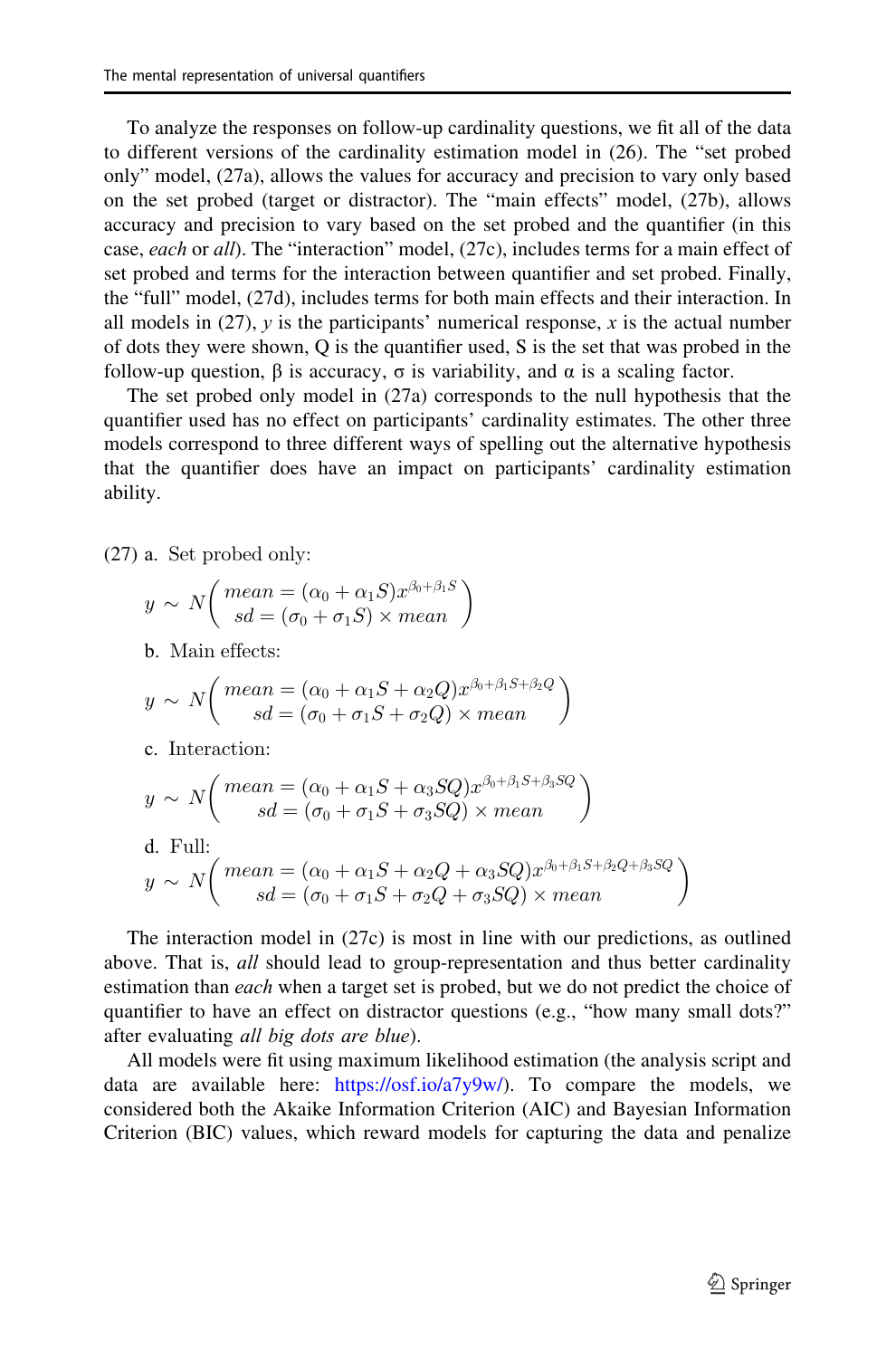| Model           | AIC-     | <b>BIC</b> |  |
|-----------------|----------|------------|--|
| Set probed only | 15861.37 | 15897.07   |  |
| Main effects    | 15802.18 | 15855.72   |  |
| Interaction     | 15813.46 | 15867.00   |  |
| Full            | 15757.98 | 15829.38   |  |

Table 1 Model comparisons for experiment 1

Best model comparison values in bold

them for including greater numbers of parameters (Akaike, 1973; Schwarz, 1978; Stone, 1979). Lower values are indicative of striking a better trade-off between fit and complexity. As seen in Table 1, the Full model fares best according to both measures of model fit.

This strongly suggests that the choice of quantifier matters for cardinality estimation. In particular, sentences with *all* lead to better number-knowledge than sentences with *each* despite these sentences giving rise to the same answers upon evaluation. This result is well explained if each has a first-order representation that encourages participants to adopt an individual-based strategy, whereas *all* has a second-order representation that encourages them to represent groups. That said, there is also the possibility that the plural agreement on *dots* in the *all*-sentences drives the attention to groups that results in enhanced cardinality knowledge (i.e., the each-sentences and all-sentences are not true minimal pairs). Experiment 2 addresses this shortcoming by comparing each and every, which both require singular agreement, and finding an advantage for *every*.

It is surprising that, in the current experiment, the Full model provides a better fit than the Interaction model. This means the benefit afforded by *all* is present even on distractor questions, in which the set probed was not the set mentioned in the initial sentence that was evaluated. We suspect this aspect of the result is spurious, as it does not replicate in subsequent experiments.

## 4 Experiment 2: each vs. every

#### 4.1 Method

#### 4.1.1 Subjects

30 University of Maryland undergraduates participated in exchange for course credit. All were native speakers of English. Two participants were excluded for mentioning during debriefing that they used an explicit counting strategy and four were excluded for failing to finish both blocks in the allotted hour. This left us with 24 participants.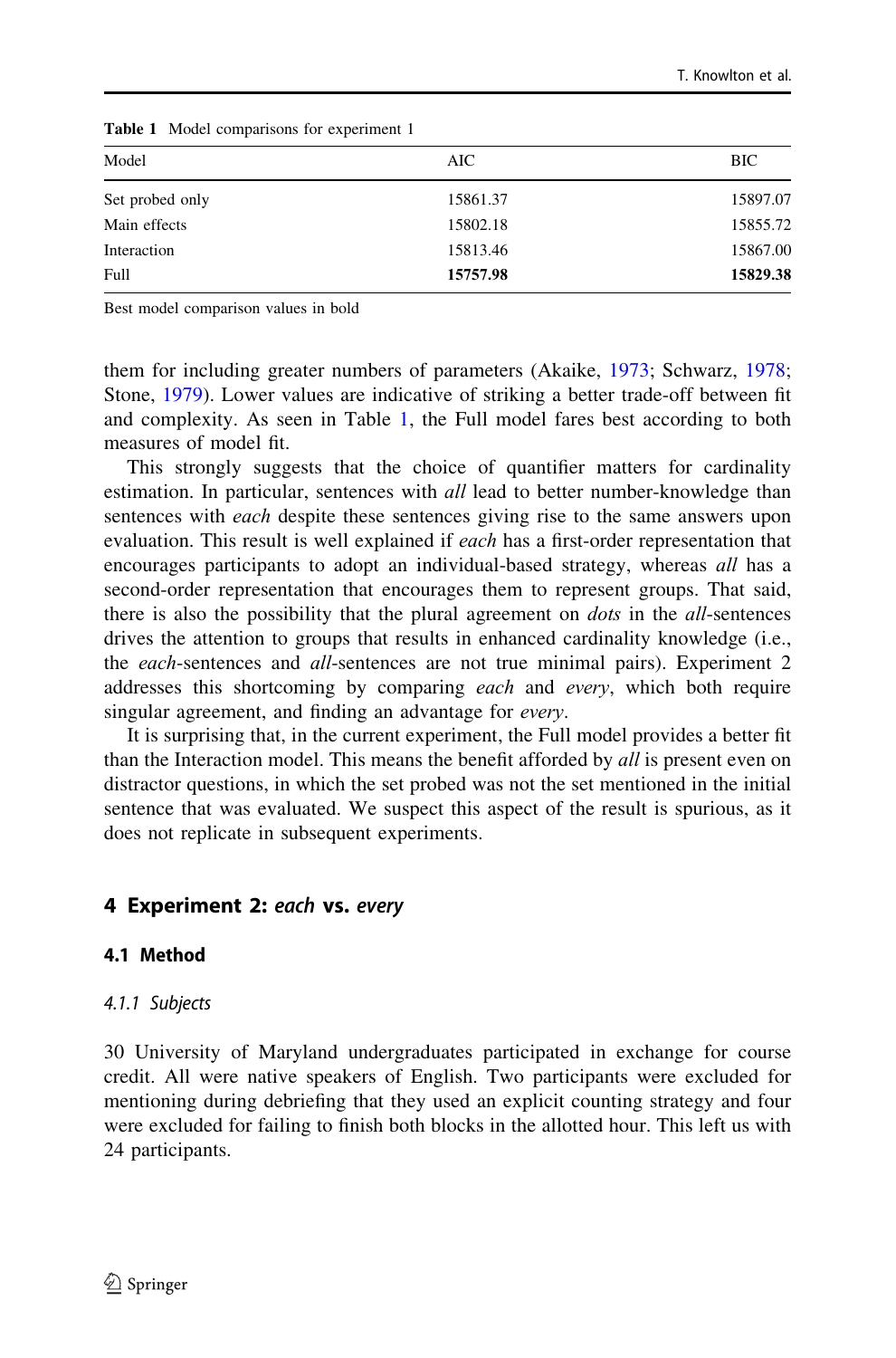#### 4.1.2 Materials

Sentences had one of two forms: each [size] dot is [color] or every [size] dot is [color]. As noted earlier, these sentences are true minimal pairs as only the quantifier differs between them. Aside from the sentences, the materials were identical to those used in experiment 1.

#### 4.1.3 Procedure

The procedure of experiment 2 was identical to that of experiment 1.

#### 4.2 Predictions

If every has a second-order representation, as experiment 1 suggests that all does, we should expect better accuracy and better precision on target questions following every-sentences than following each-sentences. If every instead has a first-order representation or if it was solely the difference in plural marking that drove the results of experiment 1, then we should expect the quantifier to make no difference to accuracy or precision on target questions. In any case, we predict that the quantifier should make no difference in accuracy or precision on distractor questions (a prediction that was surprisingly not supported in experiment 1) and that distractor questions will lead to worse performance than target questions (a prediction that was supported in experiment 1).

#### 4.3 Results and discussion

On the TRUE/FALSE portion, participants correctly evaluated 96.9% of the eachsentences and 97.2% of the every-sentences. On the cardinality question, participants' performance bears out the predictions of every having a second-order representation. Table 2 presents the model comparison values. Both the AIC and BIC values favor the predicted interaction model.

Experiment 2 shows that *every* patterns like *all* in that it encourages group representation to a greater extent than *each*. However, experiment 2 offers stronger evidence than experiment 1 for two reasons. First, in experiment 2 the sentences form a minimal pair: since plurality was not a factor, the only explanation for the difference in cardinality estimation ability on target trials is the change in quantifier.

| Model           | AIC      | <b>BIC</b> |
|-----------------|----------|------------|
| Set probed only | 15687.75 | 15723.48   |
| Main effects    | 15653.59 | 15707.18   |
| Interaction     | 15636.82 | 15690.41   |
| Full            | 15640.33 | 15711.79   |

Table 2 Model comparisons for experiment 2

Best model comparison values in bold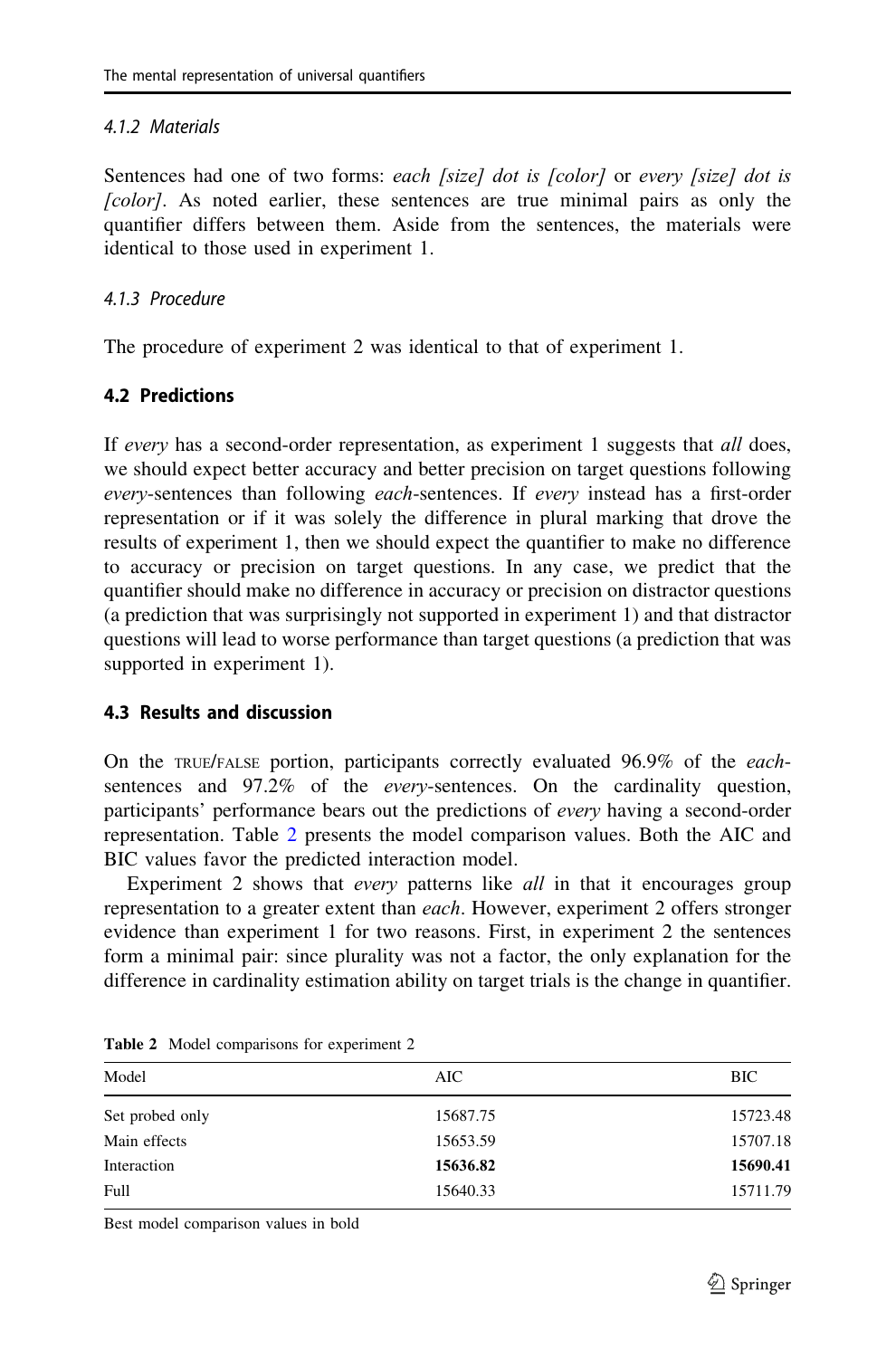Second, experiment 2 shows that the Interaction model is the best fit according to both ways of balancing reward for fit and penalty for parameters. This suggests that the choice of quantifier matters in exactly the predicted way: sentences with *every* lead to better number-knowledge than sentences with each only on questions probing the target set (i.e., the one that was mentioned in the initial statement).

In sum, experiment 2 (which tests a minimal pair) further supports the conclusion of experiment 1 that each has a first-order representation and thus dissuades participants from representing the relevant dots as a group. In addition, it suggests that every, like all, has a second-order representation that encourages representation of its first argument as a group. Experiments 3 and 4 further explore the role of plurality and partitivity in encouraging participants to represent the relevant dots as a group as opposed to independent individuals.

## 5 Experiment 3: each of the vs. all of the

## 5.1 Method

## 5.1.1 Subjects

30 University of Maryland undergraduates participated for course credit. All were native speakers of English. One was excluded from further analysis for scoring below 85% on the TRUE/FALSE portion, and five were excluded for being unable to complete the experiment in the allotted hour. This left us with 24 participants.

## 5.1.2 Materials

Sentences had one of two forms: each of the [size] dots are [color] or all of the  $[size]$  dots are  $[color]$ . As in experiment 2, these sentences constitute minimal pairs, so any differences in cardinality estimation ability can be more confidently blamed on the different quantifiers. Aside from the sentences, the materials were identical to those used in experiments 1 and 2.

## 5.1.3 Procedure

The procedure of experiment 3 was identical to that of experiments 1 and 2.

## 5.2 Predictions

Experiment 1 showed that *all*-sentences lead to better performance on cardinality questions than each-sentences. Experiment 2 controlled for the singular/plural distinction and found a similar difference between every-sentences and eachsentences, so it is unlikely that the singular/plural distinction alone accounted for the entirety of the difference found in experiment 1. Still, the singular/plural distinction and perhaps the partitive (of the) likely plays some role in driving attention to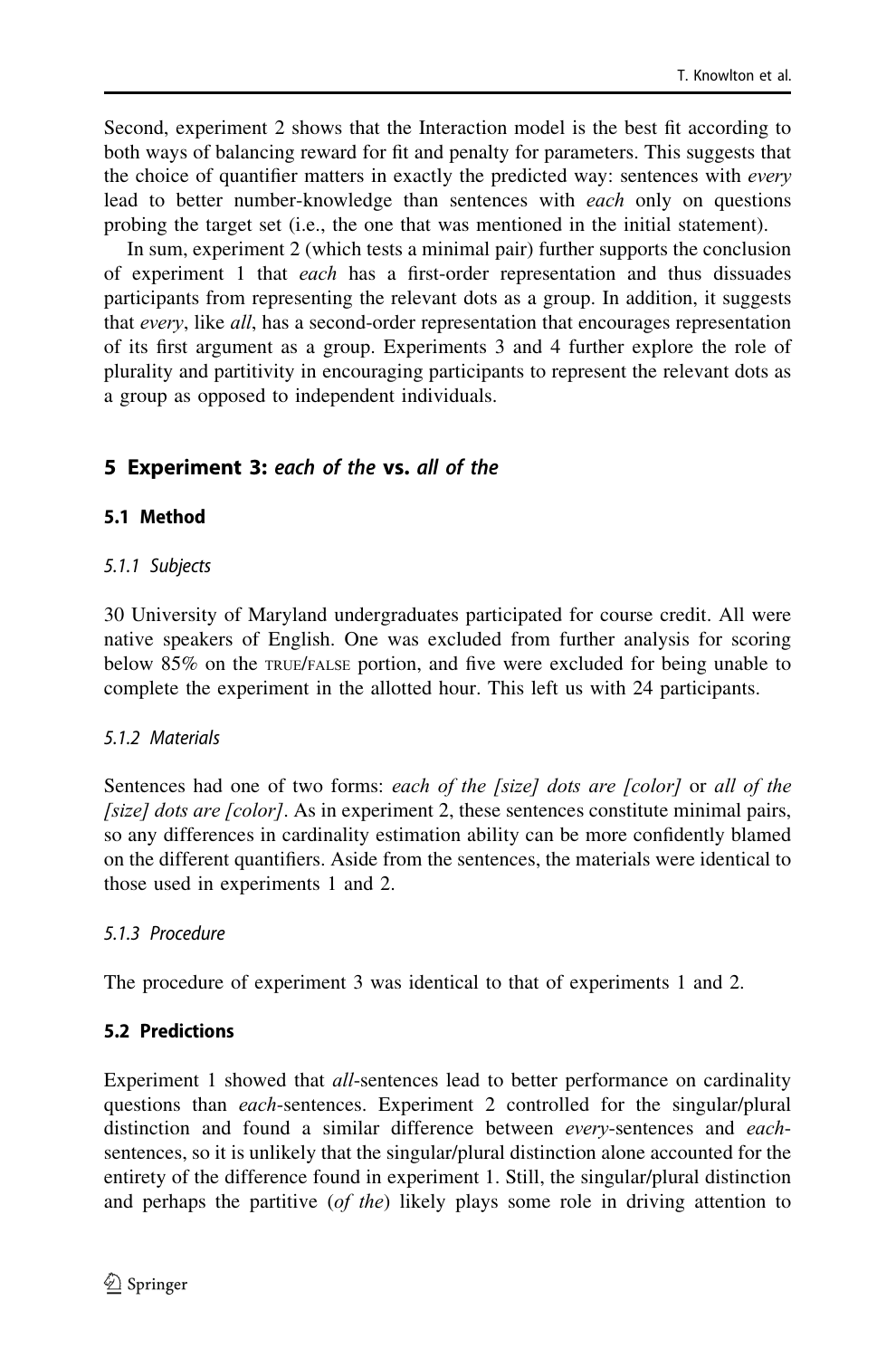| Model           | AIC      | <b>BIC</b> |
|-----------------|----------|------------|
| Set probed only | 15344.01 | 15379.72   |
| Main effects    | 15345.98 | 15399.55   |
| Interaction     | 15337.37 | 15390.94   |
| Full            | 15340.89 | 15412.32   |

Table 3 Model comparisons for experiment 3

Best model comparison values in bold

individuals or groups. To the extent that they do, the effect should disappear when comparing *each of the and all of the*. On the other hand, to the extent that the quantifier alone is responsible for encouraging participants to represent the relevant groups, then we should observe results similar to those in experiment 1.

#### 5.3 Results and discussion

On the TRUE/FALSE portion, participants correctly evaluated 96.6% of the all of thesentences and 96.1% of the *each of the-sentences*. Results from the cardinality portion were less conclusive. As seen in Table 3, the AIC and BIC values favor different models, owing to the different ways of balancing reward for good fit and penalty for achieving fit via parameters (BIC penalizes number of predictors more than AIC). The AIC value favors the predicted Interaction model, but the BIC value favors the Set probed only model.

Absent reason for preferring AIC over BIC, or vice versa, this result is inconclusive by itself. If either quantifier leads to better cardinality knowledge, it is all as opposed to each. But there is also reason to prefer the null hypothesis that quantifier plays no role.

Given the results of experiments 1–3 taken together, it seems that while each does not drive attention to groups to the same extent as *all* or *every*, participants are more likely to adopt a group-based verification strategy when *each* appears with the partitive of the dots. This would not be surprising, since the dots is a plural noun phrase that may itself encourage attention to groups. From this perspective, the interesting finding from experiment three would be that combining each with a partitive that encourages attention to groups leads to slightly worse performance than combining all with a matched partitive, as if each "undoes" some of the attention to groups that was encouraged by the plural. To further explore the role of the partitive/plural, experiment 4 directly tests its influence over and above the influence of the quantifier.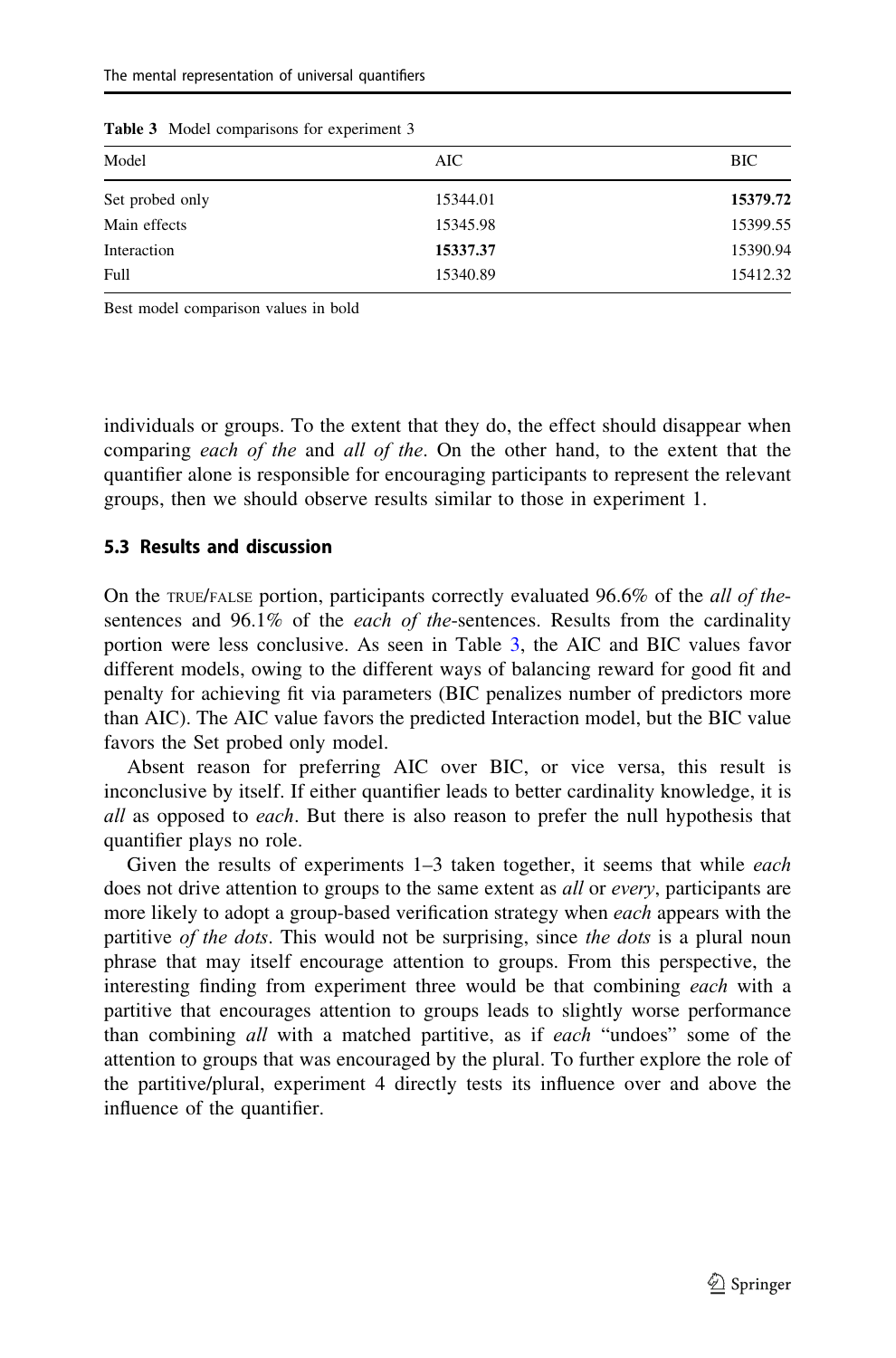## 6 Experiment 4: every vs. all of the

## 6.1 Method

## 6.1.1 Subjects

28 University of Maryland undergraduates participated for course credit. All were native speakers of English. Four participants were excluded for being below 85% accuracy on the TRUE/FALSE portion. This left us with 24 participants.

## 6.1.2 Materials

Sentences had one of two forms: every [size] dots is [color] or all of the [size] dots are [color]. Aside from the sentences, the materials were identical to those used in experiments 1–3.

## 6.1.3 Procedure

The procedure of experiment 4 was identical to that of experiments 1–3.

## 6.2 Predictions

Given the results of experiment 3, the addition of partitive and/or plurality seems to play a role in encouraging participants to adopt a group-based strategy. But it remains to be seen whether this can improve participants' cardinality knowledge over and above the improvement they see from evaluating a sentence with a secondorder quantifier like *every* or all. If it can, we expect all of the-sentences to lead to better performance than *every*-sentences. If participants are already at ceiling performance when evaluating a second-order quantifier, then both sentences should lead to the same level of cardinality knowledge.

#### 6.3 Results and discussion

On the TRUE/FALSE portion, participants correctly evaluated 95.7% of the all of thesentences and 95.6% of the every-sentences. Figure 3 shows that there is a slight

| Model           | AIC      | <b>BIC</b> |
|-----------------|----------|------------|
| Set probed only | 16059.66 | 16095.35   |
| Main effects    | 16048.99 | 16102.53   |
| Interaction     | 16027.27 | 16080.81   |
| Full            | 16030.65 | 16102.03   |

Table 4 Model comparisons for experiment 4

Best model comparison values in bold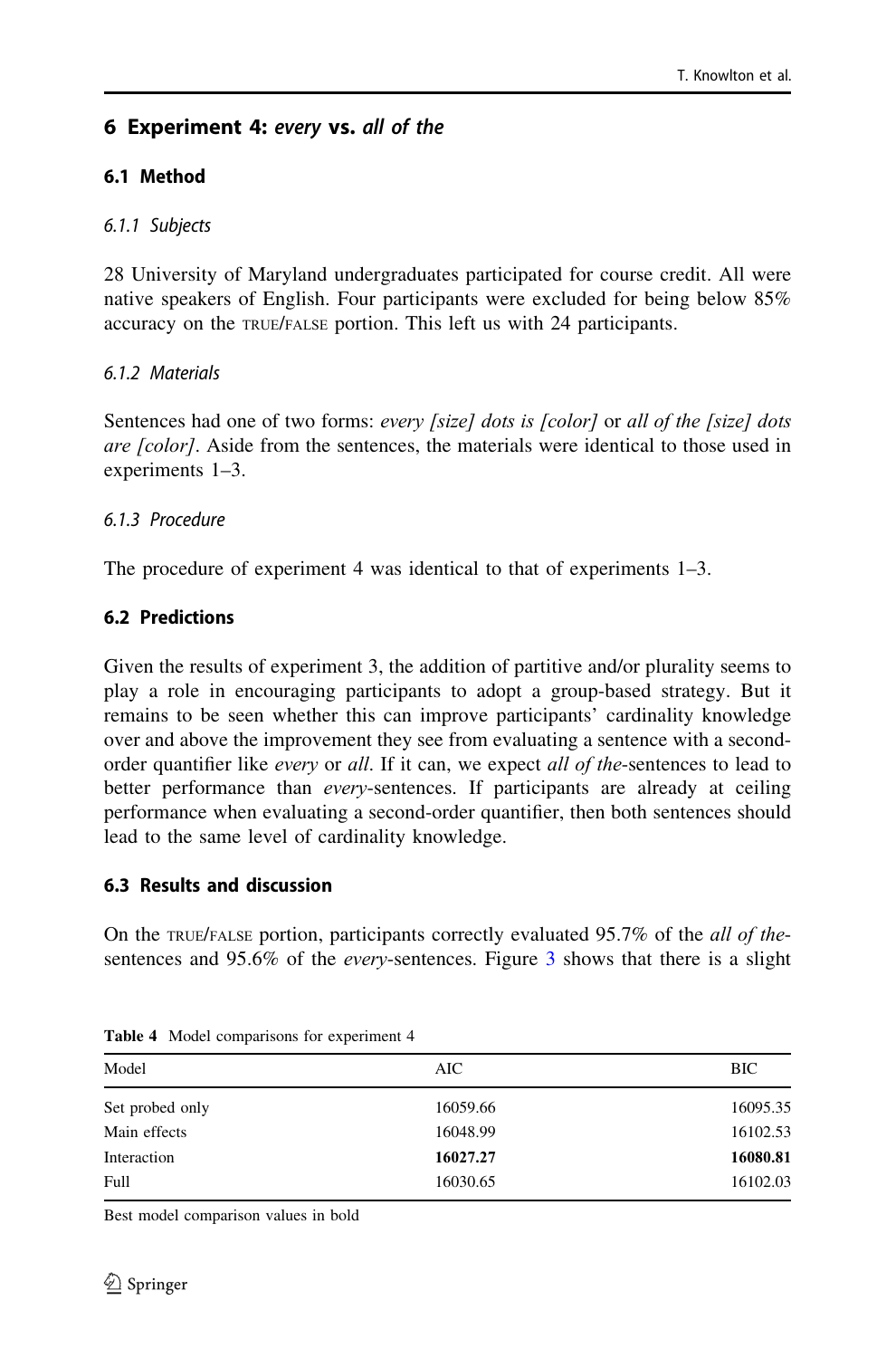accuracy improvement on target questions following all of the-sentences compared to every-sentences. Indeed, both the AIC and BIC values in Table 4 favor the Interaction model.

In sum, experiment 4 demonstrates that partitivity and plurality can effect participants' cardinality judgments over and above the quantifier. Experiments 1–3 suggested that both *every* and *all* have second-order formats, but nonetheless, experiment 4 shows that evaluating a sentence that includes *all of the big dots* leads to better performance than evaluating the corresponding sentence with *every big dot*.

#### 7 General discussion

We began with the question of whether expressions that share a same semantic value can differ in meaning. As a case study, we considered the universal quantifiers, which might be specified in first-order or second-order representational formats. This logical distinction corresponds to a psychological distinction between individual ("object-file") and group ("ensemble") representations. We leveraged this connection in looking for evidence regarding the nature of the representations underlying each, every, and all. In particular, we probed participants' memory for various groups (by asking how well they could estimate the corresponding cardinalities) following evaluation of different quantificational sentences. The central idea is that a second-order quantifier should bias participants to attend to and represent groups during evaluation, in turn resulting in more accurate and more precise cardinality estimates for the relevant group (e.g., the big dots in all of the big dots). A first-order quantifier, on the other hand, should invite attending to and representing individuals, and in turn result in worse accuracy and precision when a participant is asked to estimate the cardinality of a set composed of those individuals.

Our main findings come from the first two experiments: sentences with each led to worse cardinality estimates for the relevant sets than truth-conditionally equivalent sentences with *all* or *every*. Less surprisingly, there also seems to be a role for partitivity and plurality, as the effect is reduced when each dot is replaced by each of the dots and, when compared head-to-head, all of the-sentences led to better cardinality knowledge than *every*-sentences. The resulting picture is one in which participants can evaluate a universally quantified sentence through the use of two different verification strategies: one rooted in attending to and representing individuals and the other rooted in attending to and representing groups. Which strategy they use in a given case is influenced by whether the first argument is partitive/plural or singular and by whether the quantifier is represented in a firstorder or second-order format. Methodologically, detecting the latter difference is easier to the extent that the expressions compared are minimal pairs (i.e., experiment 2 offers more decisive evidence than experiments 1 or 3).

To be sure, there are other possible explanations besides the proposed first-order/ second-order distinction. The remainder of this section considers some such alternative explanations.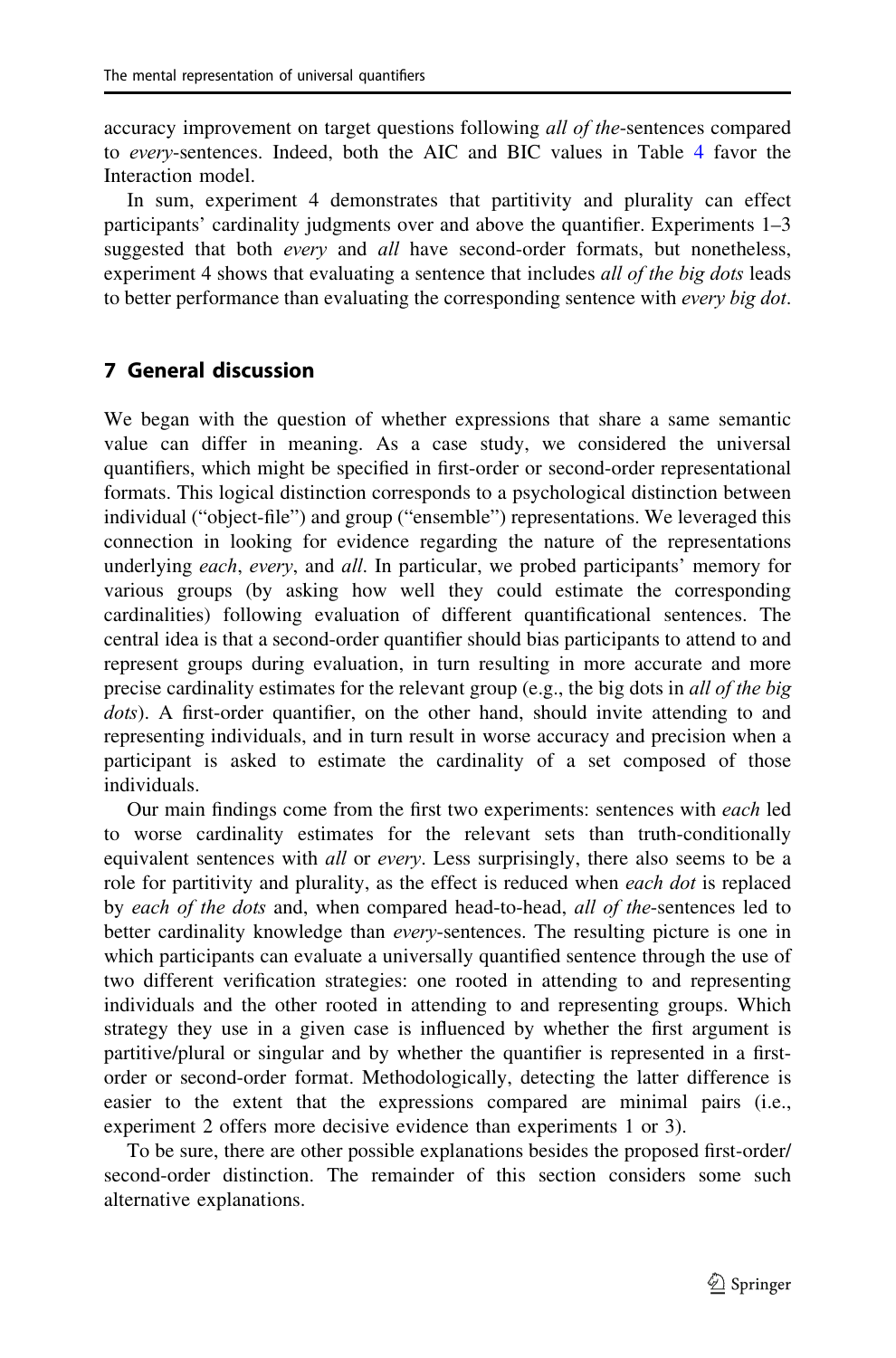## 7.1 Could this be about distributivity?

As we saw in Sect. 1, sentences with each are always given distributive interpretations such that the predicate in an each-sentence applies to the individuals in the domain (e.g., (28a) is not a good description of a situation in which the students sang together). On the other hand, *all* is not always used in this way. The judgment generally reported in the literature (e.g., Beghelli and Stowell, 1997) is that the ease of accepting the distributive interpretation (in which there were as many singings as there were students) is each  $>$  every  $>$  all, as in (28).

- (28) a. Each student sang happy birthday (by themself  $/\#$  in perfect harmony).
	- b. Every student sang happy birthday (by themself  $\gamma$  in perfect harmony).
	- c. All the students sang happy birthday (by themselves/in perfect harmony).

The linking hypothesis between this apparent fact and our experimental task might seem to be the following: because *each* is always used with distributive predicates, and because it is generally peoples' first choice of universal when expressing a distributive thought, people are naturally biased to think about individuals after hearing/reading each.

Notice that this linking hypothesis is about the word *each* being highly associated with distributive thoughts, not about the sentences in question being or not being distributive. All of the sentences used in our task contained stative predicates like be blue and there is no non-distributive way for all of the dots to be blue. Even when groups are implicated (as we suspect they are for *every* and *all*) the property of blueness is distributed down to the individual members. This raises a potential problem for an account of the results based only on distributivity: if the distributivity associated with *each* leads participants to represent individuals, why does the distributivity of the predicate *be blue* not have the same effect in a sentence like every dot is blue?

Another potential problem with a proposal based purely on distributivity is that every largely patterns like each with respect to giving rise to distributive interpretations. The collective interpretation of (28b) is not obviously available, and it is often reported in the literature that every is a distributive universal or that every NP is unacceptable with collective predicates like *gathered* (e.g., Beghelli and Stowell, 1997; Champollion, 2020; Gil, 1995; Tunstall, 1998; Winter, 2002). One has to look to highly infrequent examples to see clear non-distributive readings of every, like the differences between the *each* and *every* variants of (29).

 $(29)$  Determine whether  $\{each/every\}$  dragon is dangerous.

In particular, the *each* variant of  $(29)$  can be read as a request for a pair-list response (e.g., dragon 1: yes, dragon 2: yes, dragon 3: no). But the every variant seems to require a single affirmative or negative answer (Beghelli, 1997; Szabolcsi, 2015; Williams, 1986). Still, every generally patterns with each in terms of being used distributively. But the result from our first two experiments is that *every* and all pattern together to the exclusion of each.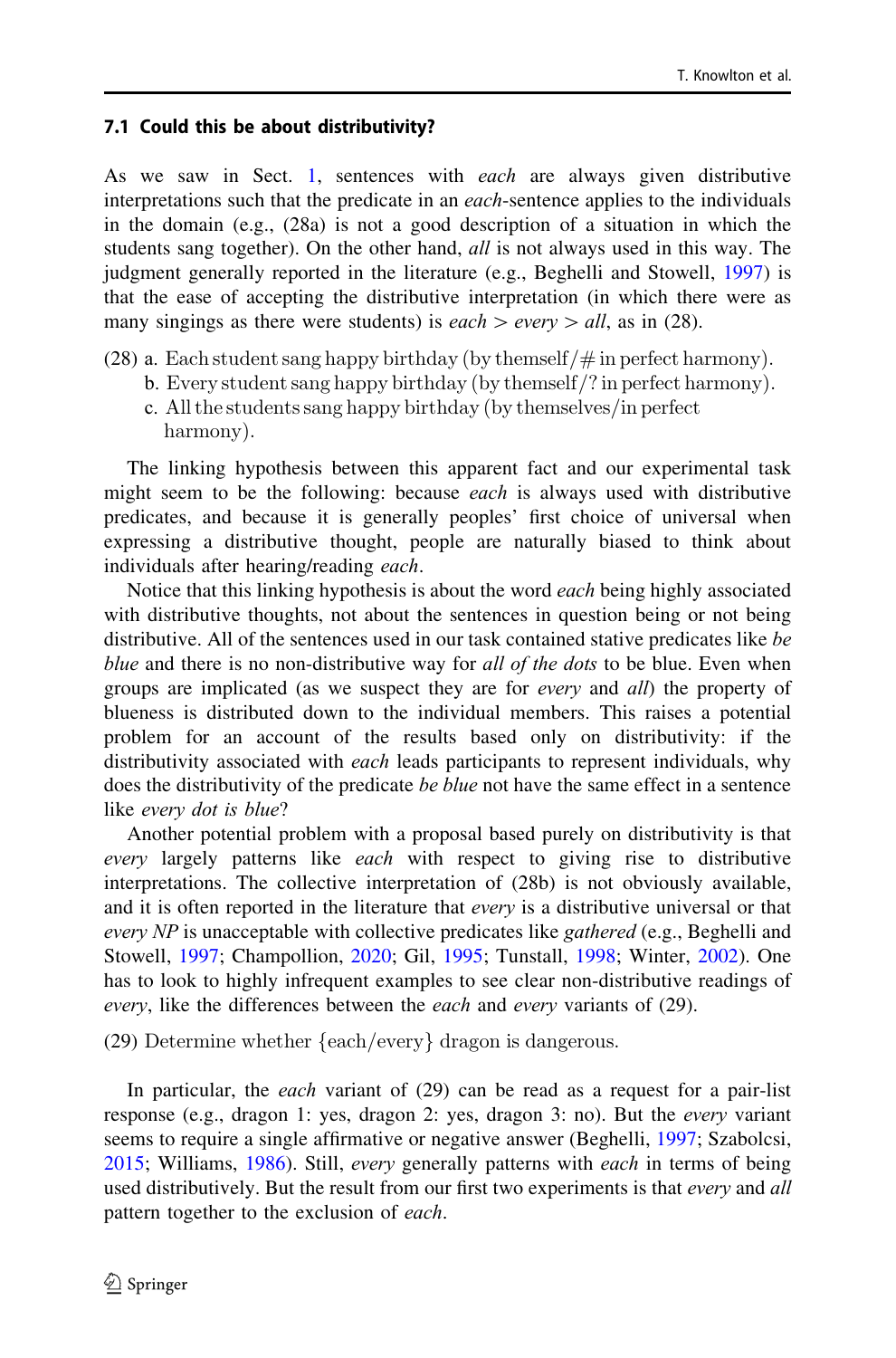One could maintain that the root cause of obligatory distributivity for each is also what explains our results. For example, Beghelli and Stowell (1997) stipulate that each has a strong [+DISTRIBUTIVE] feature not present on every and all. One way or another, this feature mandatorily gives rise to distributive interpretations (e.g., by forcing the each NP to associate with an unpronounced distributive operator that ensures the predicate applies to individuals). This same process might also underlie our findings. In that case, our results would not speak to the representational format of each but to the representational format of the distributive feature carried by each or of the distributive operator that each NP always associates with to ensure that the predicate applies to each individual, not the collection as a whole. In fact, our tentative way of formalizing each as restricted first-order quantification is the semantics Szabolcsi (2010) gives for the distributive operator responsible for enforcing distributivity in sentences without an overt *each* (for a treatment of *each*) as a pronunciation of the distributive operator, see LaTerza, 2014).

Importantly, we are not suggesting that distributivity and collectivity reduce to the first-order/second-order distinction. Given that most is second-order but can be used distributively, such a proposal would be a non-starter. However, each being first-order could explain its mandatory distributivity as a direct consequence of its representation (without the need for positing an additional feature). At the same time, every and all being second-order would cause no more of a problem regarding the availability of distributive readings than most being second-order does.

Of course, there are other proposed specifications of each that account for, among other facts, its mandatory distributivity. Tunstall (1998) offers a semantics for each that forces subevents to be distinct. Winter  $(2002)$  argues that *each* and *all* expect predicates of fundamentally different types (atom vs. set). Champollion (2015) differentiates *each* from *all* by specifying associated presuppositions that provide the granularity over which they quantify (e.g., atoms for each; small sets for all). These proposals include machinery that serves to distinguish individuals and groups, and as such, may be compatible with our results.

Specific linking hypotheses from the details of these proposals to the observed data would need to be provided and tested. The linking hypothesis invoked throughout this paper—that second-order representations are naturally understood as being about groups whereas first-order representations are naturally understood as being about individuals—is straightforward and supported by representational systems independently known to exist in the mind; namely, ensembles and objectfiles (Kahneman et al., 1992; Ariely, 2001; Feigenson and Carey, 2003; Feigenson et al., 2004; Halberda et al., 2006; Whitney and Yamanashi Leib, 2018; a.o.).

#### 7.2 Could this be about usage, not meaning?

It could be that some fact about these quantifiers' usage—as opposed to their meaning—leads to the observed behavioral differences. One challenge in giving usage-based explanations is that there is no clear theory of what kinds of usage facts should matter in what kinds of situations. To take one example, Solt (2016) reports (based on a corpus analysis) that English most is very rarely used when the percentage referenced is below 60%. Indeed, this apparent fact can have pragmatic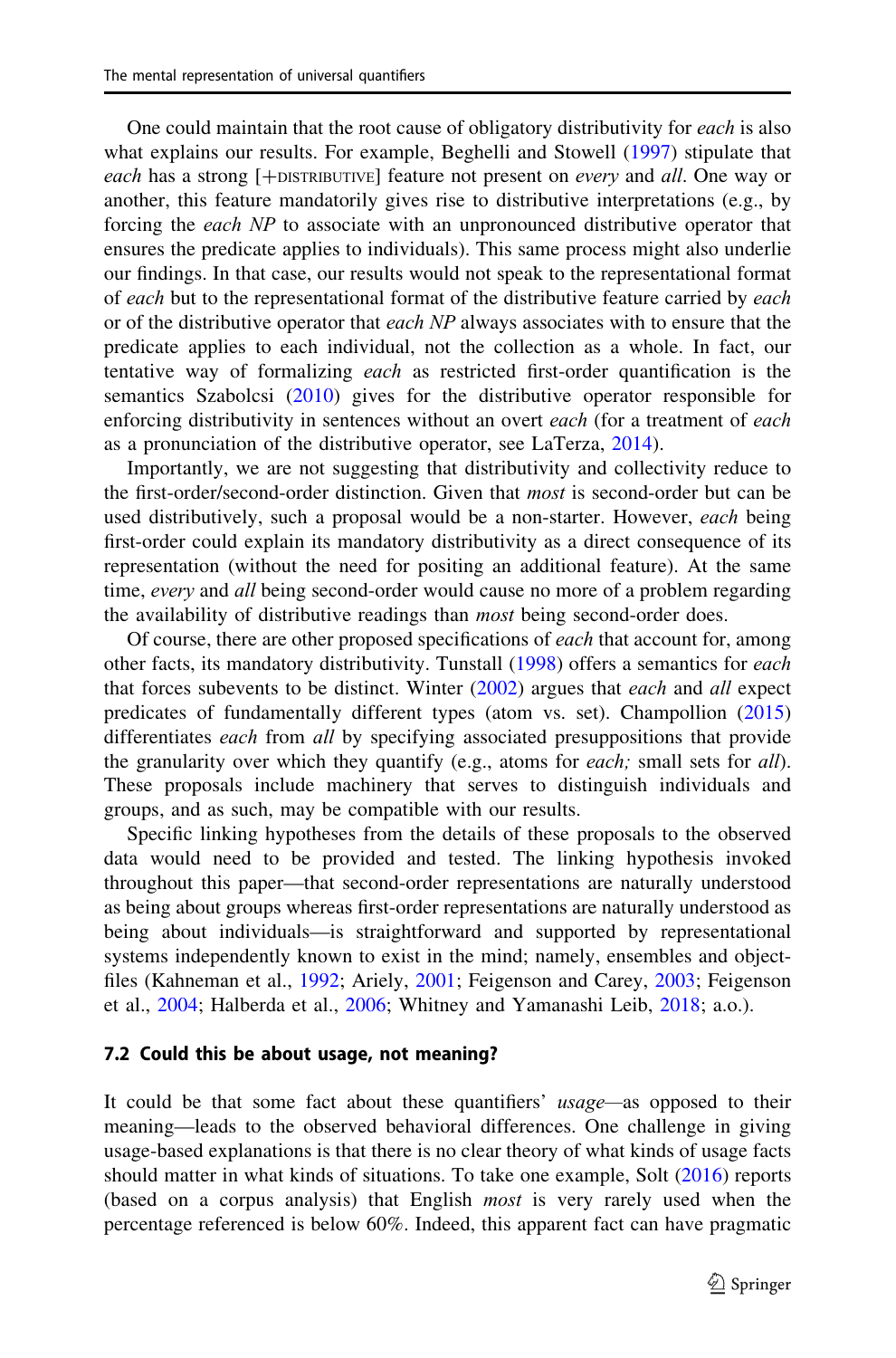effects on the felicity of *most*-claims in everyday discourse. By all accounts, it seems to be a robust and important detail that people know about most.

But despite this knowledge, participants in experimental settings have no problem accepting displays in which 55% of dots are blue as perfectly fine instances of most of the dots are blue (see e.g., Pietroski et al., 2009). For any usage-based explanation then, a reasonable linking hypothesis is required that explains why, in a given experiment, the detail in question should matter to the exclusion of other details that evidently do not.

Perhaps one potential usage-centered explanation involves frequency. Uses of each are likely less frequent than the other universals. This suggests a plausible linking hypothesis: processing *each* in some way takes extra effort or cognitive resources due to its low frequency, effort which could have otherwise been spent on encoding the cardinality of the restrictor set. Follow-up experiments aimed at ruling out this alternative are underway. Namely, a first-order each predicts that tasks probing properties of individual dots instead of ensemble summary statistics should lead participants to perform better following each-sentences than every- or allsentences. Superior performance following *each*-sentences could not as obviously be explained by excess processing costs incurred for *each*'s low frequency.

#### 7.3 Could this be about the pragmatics of task-switching?

There is a potential concern about the pragmatics of our task: participants may have adopted a different strategy in the second block of the experiment for the sake of doing something new upon being given a new expression to evaluate. It is important to guard against such meaning-independent strategizing. In the future, we intend to run a large-n between-subjects version to alleviate this concern.

For now though, it is worth noting that just saying that participants switch strategies for the sake of change is not enough, on its own, to explain the above results. It is not so much that the quantifier meanings seem to be differentiated by the experiments, but rather the particular direction of their differentiation and its consistency across observers that wants for explanation. If the only constraint at play is the pragmatic one that "one should use different strategies in different situations," then we might expect participants to start out with an individual-based strategy in the first block and shift to a group-based one in the second block or vice versa. Either pattern of performance would result in no difference between the two quantifiers tested in each experiment (since the block order was counterbalanced across participants).

#### 7.4 Might some meanings be representationally neutral?

Throughout this paper, we argued that *each* has a first-order specification whereas every and all have second-order specifications. We contrasted this with the possibility that all three universals are representationally neutral. On such a view, when speakers acquire a universal quantifier, what they acquire is its truthconditions, not represented in any particular format (the format, then, might be expected to differ across individuals). Or perhaps they acquire an equivalence class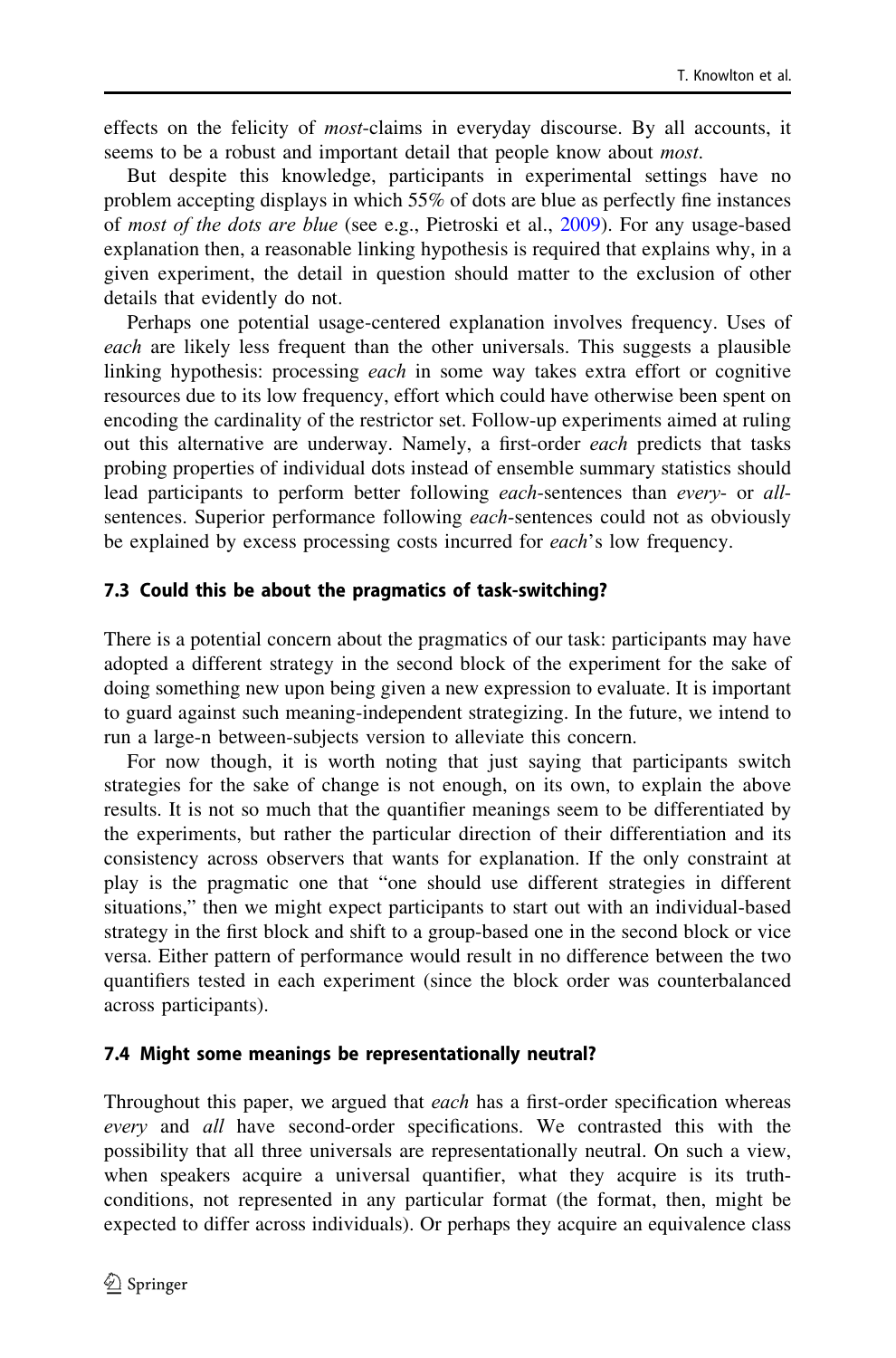of logically equivalent representations (the format, then, might be expected to differ across contexts).

This does not exhaust the space of logical possibilities, though. Our results could also be accounted for by *each* being first-order (thus driving participants to represent individuals), and every and all being representationally neutral (thus not biasing any particular verification strategy). Similarly, our data are consistent with every and all being second-order (thus driving participants to represent groups) and *each* being representationally neutral.

In future work, we hope to distinguish these hypotheses empirically. But at least initially, we're suspicious of the idea that some quantifier meanings are representationally neutral, while others exhibit particular representational formats (shared across speakers). This seems like positing an ad hoc complication, just to preserve as much format-neutrality as the currently available evidence permits. What would meanings be such that some of them are extensions, specified via classes of truthconditionally equivalent logical forms, while others are more like certain specifications of extensions? As one reviewer put it: if things have representations (which they do), and if these representations matter (which the paper presents evidence for), then there should be no such thing as representational neutrality. We wholly agree.

#### 8 Conclusion

One tradition in semantics treats expressions as names for things in the world: groundhog is the name for a set or a function that returns a set given a world and every is the name for a mind-independent relation between two sets or a function of type  $\langle\langle e, t\rangle, \langle\langle e, t\rangle, t\rangle \rangle$  (Davidson, 1967; Lewis, 1975; Montague, 1973; a.o.). On this view, meanings are representationally neutral and the formalisms deployed by theorists aren't meant to be related to whatever mental vocabulary humans use to represent the semantic properties of linguistic expressions (Dowty, 1979; see Williams, 2015 for discussion). And for some purposes—e.g., exploring the compositional properties of meanings—it makes sense to abstract away from details about representational formats.

But while it's true that logically equivalent descriptions of meanings are empirically equivalent for purposes of capturing truth conditions, it does not follow that meanings themselves are representationally neutral in the minds of speakers. Here we've argued that despite their truth-conditional equivalence, a specification like (1) or (2) better describes the mental representation of a sentence like each circle is green than a specification like (3) or (4) (and that the opposite is true for sentences with *all* or every).

- (1)  $\lambda \Psi \cdot \lambda \Phi \cdot \forall x \colon \Psi(x)[\Phi(x)]$
- (2)  $\lambda \Psi \cdot \lambda \Phi \cdot \sim \exists x \colon \Psi(x) [\sim \Phi(x)]$
- (3)  $\lambda \Psi \cdot \lambda \Phi \cdot \{x : \Psi(x)\} \subseteq \{x : \Phi(x)\}\$
- (4)  $\lambda \Psi \cdot \lambda \Phi \cdot \{x : \Psi(x)\} = \{x : \Psi(x) \& \Phi(x)\}\$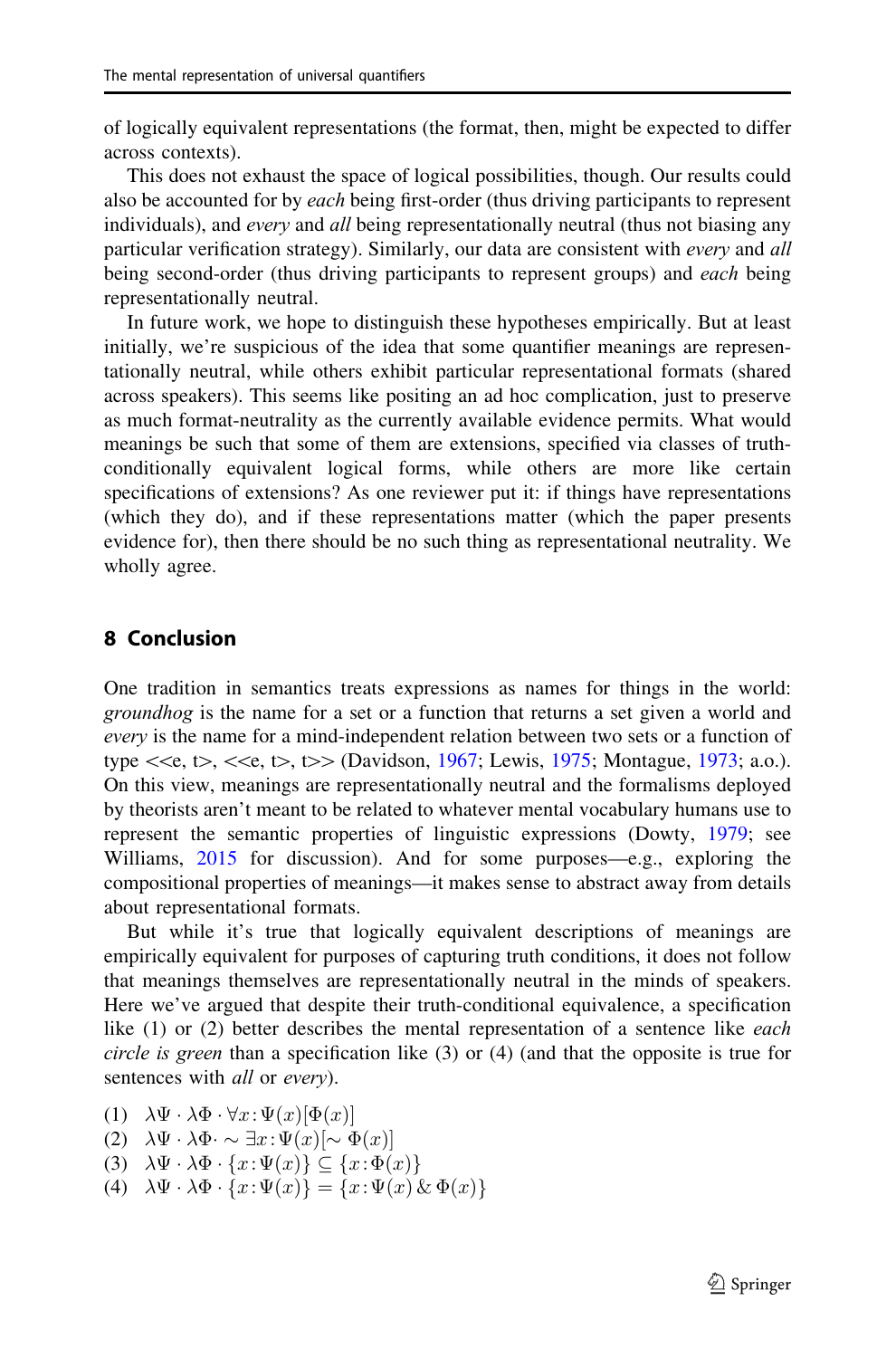More generally, the proposed representational difference—between first-order and second-order specifications—embraces the interface between linguistics and psychology in that this distinction grounds out in functions that are available elsewhere in cognition (i.e., systems for representing groups and individuals). We have focused on linguistic verification tasks, which provide one important lens on representational formats. Another lens can be provided by asking whether distinctions between first-order and second-order representations are available to prelinguistic infants. We expect that they will be, and studies to test these predictions are currently underway in our labs.

Even if the concepts are present early in life, we are left with a language acquisition question for future research: how do learners come to associate a firstorder meaning with one pronunciation and a truth-conditionally equivalent secondorder meaning with another? While the results we've reported here tell us something about how meanings are represented, they urge investigation into what facts about usage would allow different words to be associated with different kinds of representations (for initial suggestions, see Knowlton and Lidz, 2021).

Acknowledgements This work was supported by the National Science Foundation (Grants #NRT-1449815 to T.K. and #BCS-2017525 to T.K. and J.L.) and by the James S. McDonnell Foundation (Grant on The Nature and Origins of the Human Capacity for Abstract Combinatorial Thought to P.P., J.H., and J.L.). We are grateful to two anonymous *Linguistics and Philosophy* reviewers for valuable feedback on previous drafts. For helpful discussion throughout this project, we thank: Alexander Williams, Zoe Ovans, Ellen Lau, Darko Odic, Nicolo` Cesana-Arlotti, and Adam Liter, as well as audiences at MACSIM 2017, LSA 2019, and CUNY 2019.

#### **References**

- Akaike, H. (1973). Information theory as an extension of the maximum likelihood principle. In B. N. Petrov & F. Csaki (Eds.), Second international symposium on information theory (pp. 267–281). Budapest: Akademiai Kiado.
- Alvarez, G. A. (2011). Representing multiple objects as an ensemble enhances visual cognition. Trends in Cognitive Sciences, 15(3), 122–131.
- Alvarez, G. A., & Oliva, A. (2008). The representation of simple ensemble visual features outside the focus of attention. Psychological Science, 19(4), 392–398.
- Ariely, D. (2001). Seeing sets: Representation by statistical properties. Psychological Science, 12(2), 157– 162.
- Baker, M. C. (1995). On the absence of certain quantifiers in Mohawk. In E. Bach, E. Jelinek, A. Kratzer, & B. H. Partee (Eds.), Quantification in natural languages (pp. 21–58). Dordrecht: Kluwer.
- Barwise, J., & Cooper, R. (1981). Generalized quantifiers and natural language. Linguistics and Philosophy, 4(2), 159–219.
- Beghelli, F. (1997). The syntax of distributivity and pair-list readings. In A. Szabolcsi (Ed.), Ways of scope taking (pp. 349–409). Dordrecht: Kluwer.
- Beghelli, F., & Stowell, T. (1997). Distributivity and negation: The syntax of each and every. In A. Szabolcsi (Ed.), Ways of scope taking (pp. 71–107). Dordrecht: Kluwer.
- Boolos, G. (1984). To be is to be a value of a variable (or to be some values of some variables). The Journal of Philosophy, 81(8), 430–449.
- Burr, D., & Ross, J. (2008). A visual sense of number. Current Biology, 18(6), 425–428.
- Cantlon, J. F., Platt, M., & Brannon, E. M. (2009). Beyond the number domain. Trends in Cognitive Sciences, 13, 83–91.
- Carey, S. (2009). The origin of concepts. New York: Oxford University Press.
- Champollion, L. (2015). Stratified reference: the common core of distributivity, aspect, and measurement. Theoretical Linguistics, 41(3–4), 109–149.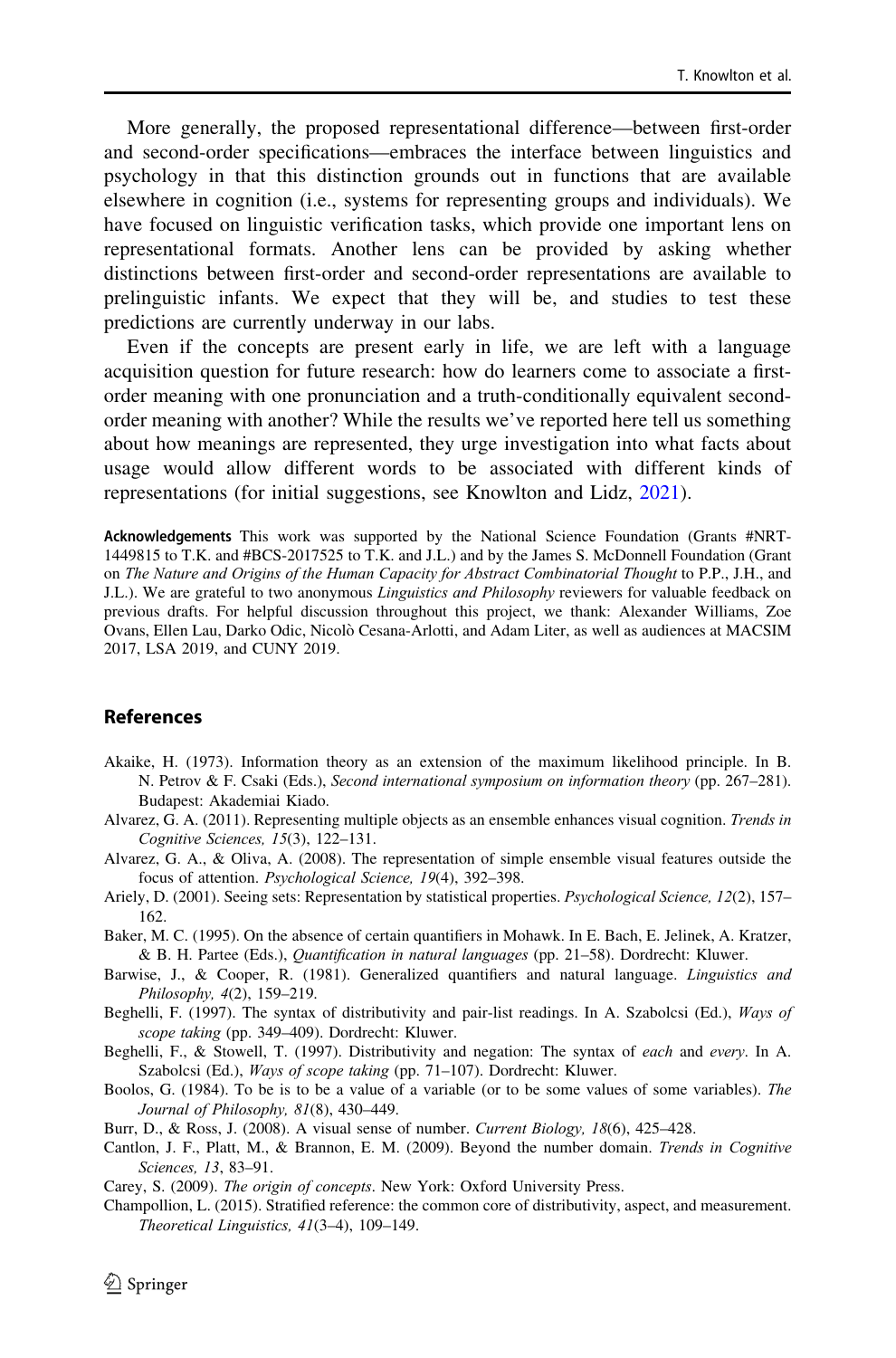- Champollion, L. (2020). Distributivity, collectivity, and cumulativity. In D. Gutzmann, L. Matthewson, C. Meier, H. Rullmann, & T.E. Zimmerman (Eds.), The Wiley Blackwell companion to semantics. https://doi.org/10.1002/9781118788516.sem021.
- Chen, L. (1982). Topological structure in visual perception. Science, 218(4573), 699-700.
- Chen, L. (2005). The topological approach to perceptual organization. Visual Cognition, 12(4), 553–637.
- Chomsky, N. (1957). Syntactic structures. The Hague: Mouton.
- Chomsky, N. (1977). Essays on form and interpretation. Amsterdam: North Holland.
- Chomsky, N. (1986). Knowledge of language: Its nature, origin, and use. New York: Praeger.
- Chomsky, N. (1995). Language and nature. Mind, 104, 1–61.
- Chomsky, N. (2000). New horizons in the study of language and mind. Cambridge: Cambridge University Press.
- Chong, S. C., & Treisman, A. (2003). Representation of statistical properties. Vision Research, 43(4), 393–404.
- Church, A. (1941). The calculi of lambda conversion. Princeton: Princeton University Press.
- Davidson, D. (1967). Truth and meaning. *Philosophy, language, and artificial intelligence* (pp. 93-111). Dordrecht: Springer.
- Dehaene, S. (2011). The number sense: How the mind creates mathematics. New York: Oxford University Press.
- Dowty, D. (1979). Word meaning and Montague Grammar. Dordrecht: Reidel.
- Dowty, D. (1987). Collective predicates, distributive predicates, and all. In A. Miller & Z. Zhang (Eds.), Eastern States Conference on Linguistics (ESCOL) 3 (pp. 97–115). Columbus: Ohio State University.
- Feigenson, L., & Carey, S. (2003). Tracking individuals via object-files: Evidence from infants' manual search. Devotional Sciences, 6, 568–584.
- Feigenson, L., Dehaene, S., & Spelke, E. (2004). Core systems of number. Trends in Cognitive Sciences, 8 (7), 307–314.
- Feiman, R., & Snedeker, J. (2016). The logic in language: How all quantifiers are alike, but each quantifier is different. Cognitive Psychology, 87, 29–52.
- Frege, G. (1893). Grundgesetze der Arithmetik (Vol. 1). Jena: H. Pohle.
- Gil, D. (1992). Scopal quantifiers: Some universals of lexical effability. Meaning and Grammar: Cross-Linguistic Perspectives, 10, 303.
- Gil, D. (1995). Universal quantifiers and distributivity. In E. Bach, E. Jelinek, A. Kratzer & B. H. Partee (Eds.), Quantification in natural languages (pp. 321–362). Dordrecht: Kluwer.
- Goodman, N. (1949). On likeness of meaning. Analysis, 10(1), 1-7.
- Goodman, N. (1953). On some differences about meaning. Analysis, 13(4), 90–96.
- Hackl, M. (2009). On the grammar and processing of proportional quantifiers: most versus more than half. Natural Language Semantics, 17(1), 63–98.
- Halberda, J., & Feigenson, L. (2008). Developmental change in the acuity of the" number sense": The approximate number system in 3-, 4-, 5-, and 6-year-olds and adults. Developmental Psychology, 44 (5), 1457–1465.
- Halberda, J., Ly, R., Wilmer, J. B., Naiman, D. Q., & Germine, L. (2012). Number sense across the lifespan as revealed by a massive internet-based sample. Proceedings of the National Academy of Sciences, 109(28), 11116–11120.
- Halberda, J., & Odic, D. (2015). The precision and internal confidence of our approximate number thoughts. In D. Geary, D. Berch, K. Mann Koepke (Eds.), Evolutionary origins and early development of number processing (pp. 305–333). Amsterdam: Elsevier.
- Halberda, J., Sires, S. F., & Feigenson, L. (2006). Multiple spatially overlapping sets can be enumerated in parallel. Psychological Science, 17(7), 572–576.
- Halberda, J., Taing, L., & Lidz, J. (2008). The development of "most" comprehension and its potential dependence on counting ability in preschoolers. Language Learning and Development, 4(2), 99–121.
- Halle, M. (1978). Knowledge unlearned and untaught: What speakers know about the sounds of their language. In M. Halle, J. Bresnan & G. A. Miller (Eds.), *Linguistic theory and psychological reality* (pp. 294–303). Cambridge, MA: MIT Press.
- Higginbotham, J. (1985). On semantics. Linguistic Inquiry, 16, 547–593.
- Ioup, G. (1975). Some universals for quantifier scope. Syntax and Semantics, 4, 37–58.
- Izard, V., & Dehaene, S. (2008). Calibrating the mental number line. Cognition, 106, 1221–1247.
- Kahneman, D., Treisman, A., & Gibbs, B. J. (1992). The reviewing of object files: Object-specific integration of information. Cognitive Psychology, 24(2), 175–219.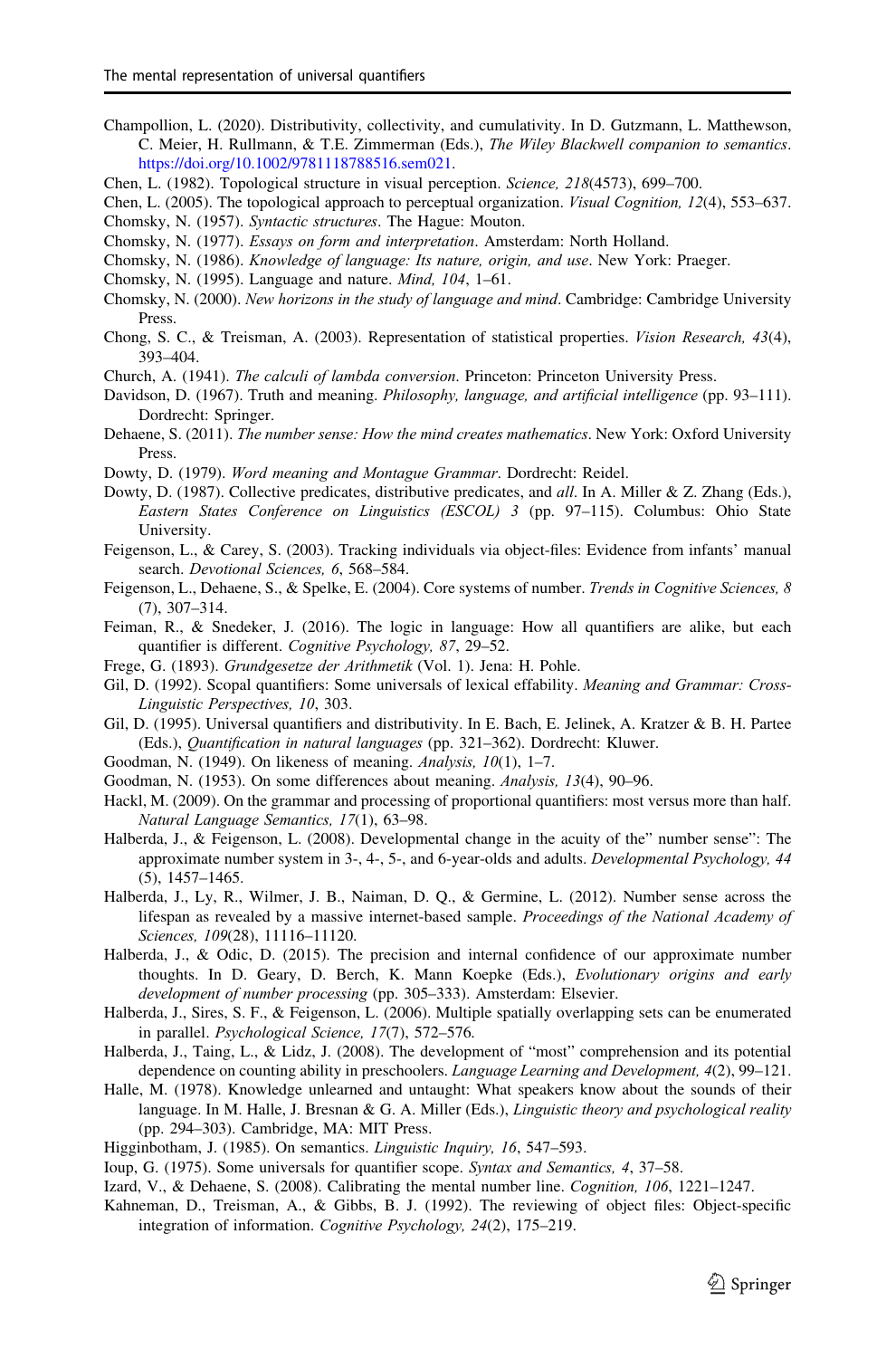- Kazanina, N., Phillips, C., & Idsardi, W. (2006). The influence of meaning on the perception of speech sounds. Proceedings of the National Academy of Sciences, 103(30), 11381–11386.
- Knowlton, T., Hunter, T., Odic, D., Wellwood, A., Halberda, J., Pietroski, P., & Lidz, J. (2021). Linguistic meanings as cognitive instructions. Annals of the New York Academy of Sciences. https:// doi.org/10.1111/nyas.14618.
- Knowlton, T., & Lidz, J. (2021). Genericity signals the difference between *each* and *every* in childdirected speech. In D. Dionne & L. Vidal Covas (Eds.), *Proceedings of the 45th annual Boston* University Conference on Language Development (BUCLD) (pp. 399–412). Somerville: Cascadilla Press.
- Knowlton, T., Pietroski P., Williams, A., Halberda, J., & Lidz, J. (2020). Determiners are "conservative" because their meanings are not relations: Evidence from verification. Proceedings of SALT 30, 206– 226.
- Kripke, S. (1980). Naming and necessity. Cambridge, MA: Harvard University Press.
- Križ, M. (2015). Aspects of homogeneity in the semantics of natural language. Doctoral dissertation, Universität Wien.
- Krueger, L. E. (1984). Perceived numerosity: A comparison of magnitude production, magnitude estimation, and discrimination judgments. Perception and Psychophysics, 35, 536–542.
- Kurtzman, H. S., & MacDonald, M. C. (1993). Resolution of quantifier scope ambiguities. Cognition, 48 (3), 243–279.
- Laming, D. R. J. (1997). The measurement of sensation. Oxford: Oxford University Press.
- LaTerza, C. (2014). Distributivity and plural anaphora. Ph.D. dissertation, University of Maryland.
- Lewis, D. (1975). Languages and language. In K. Gunderson (Ed.), Minnesota Studies in the Philosophy of Science, vol. 7 (pp. 3–35). Minneapolis: University of Minnesota Press.
- Lewis, D. (1986). On the plurality of worlds. Oxford: Blackwell.
- Libertus, M. E., Odic, D., & Halberda, J. (2012). Intuitive sense of number correlates with math scores on college-entrance examination. Acta Psychologica, 141(3), 373–379.
- Lidz, J., & Musolino, J. (2002). Children's command of quantification. Cognition, 84(2), 113–154.
- Lidz, J., Pietroski, P., Halberda, J., & Hunter, T. (2011). Interface transparency and the psychosemantics of most. Natural Language Semantics, 19(3), 227–256.
- Lu, Z.-L., & Dosher, B. (2014). Visual psychophysics: From laboratory to theory. Cambridge, MA: MIT Press.
- Marr, D. (1982). *Vision: A computational investigation into the human representation and processing of* visual information. MIT Press.
- Montague, R. (1973). The proper treatment of quantification in ordinary English. In K. J. J. Hintikka, J. M. E. Moravcsik, & P. Suppes (Eds.), Approaches to natural language (pp. 221–242). Dordrecht: Springer.
- Odic, D., Im, H. Y., Eisinger, R., Ly, R., & Halberda, J. (2016). Psimle: A maximum-likelihood estimation approach to estimating psychophysical scaling and variability more reliably, efficiently, and flexibly. Behavior Research Methods, 48(2), 445–462.
- Odic, D., Pietroski, P., Hunter, T., Halberda, J., & Lidz, J. (2018). Individuals and non-individuals in cognition and semantics: The mass/count distinction and quantity representation. Glossa: a Journal of General Linguistics, 3(1). https://doi.org/10.5334/gjgl.409.
- Peirce, J., Gray, J. R., Simpson, S., MacAskill, M., Höchenberger, R., Sogo, H., et al. (2019). PsychoPy2: Experiments in behavior made easy. Behavior Research Methods, 1-9.
- Phillips, C. (2006). The real-time status of island phenomena. Language, 795-823.
- Pietroski, P. M. (2018). Conjoining meanings: Semantics without truth values. Oxford: Oxford University Press.
- Pietroski, P., Lidz, J., Hunter, T., & Halberda, J. (2009). The meaning of 'most': Semantics, numerosity and psychology. Mind and Language, 24(5), 554–585.
- Pietroski, P., Lidz, J., Hunter, T., Odic, D., & Halberda, J. (2011). Seeing what you mean, mostly. Experiments at the Interfaces, 37, 181.
- R Core Team. (2017). R: A language and environment for statistical computing [Computer software manual]. Vienna, Austria. https://www.R-project.org/
- Rescher, N. (1962). Plurality quantification. Journal of Symbolic Logic, 27, 373–374.
- Schwarz, G. (1978). Estimating the dimension of a model. The Annals of Statistics, 6(2), 461–464.
- Solt, S. (2016). On measurement and quantification: The case of most and more than half. Language, 92  $(1), 65–100.$